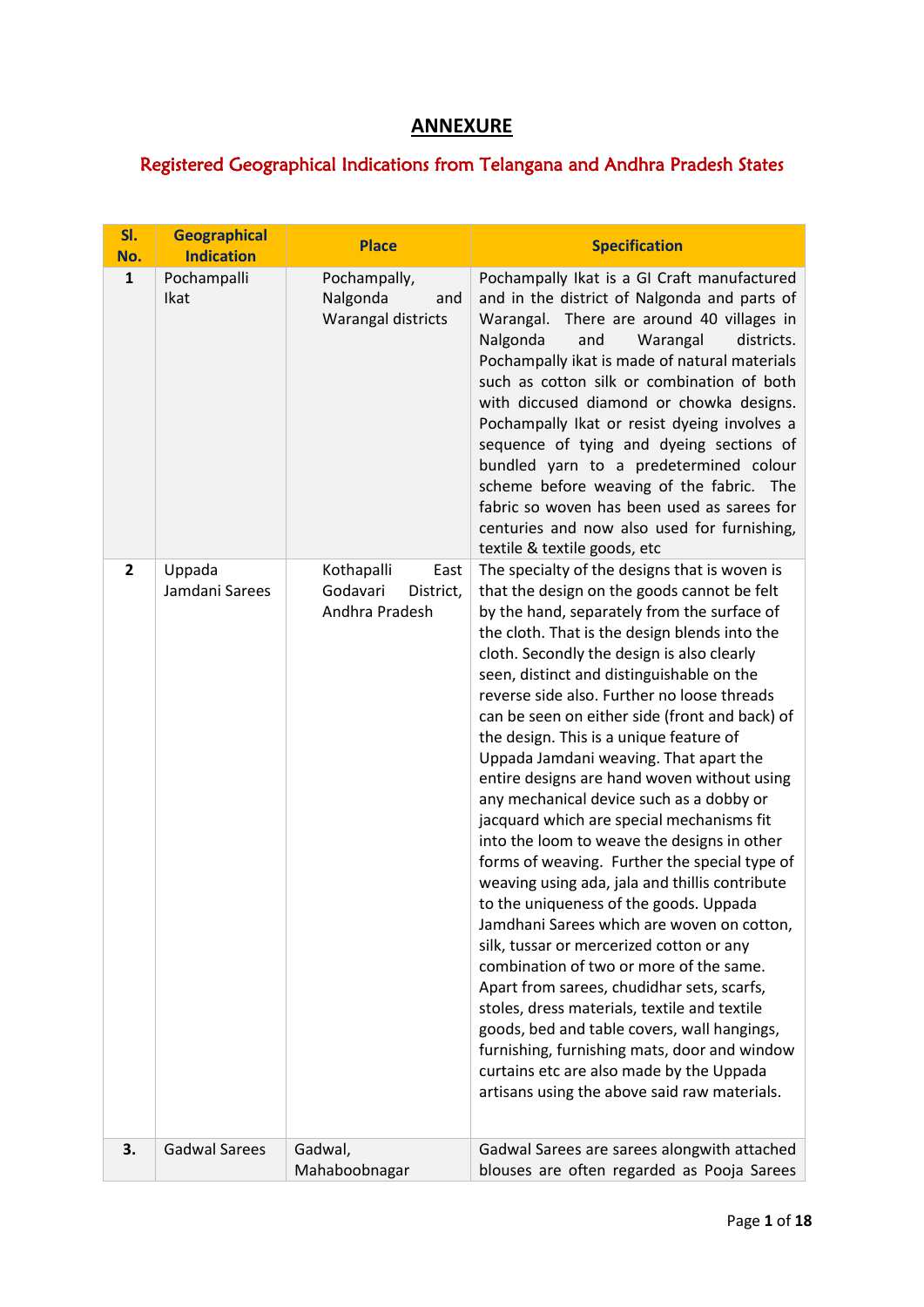|   |                                         | district, Telangana                  |                  | by local women who wear them especially<br>during traditional<br>festivals,<br>marriages,<br>auspicious functions and other traditional<br>celebrations. These sarees are made from<br>pure silk, pure cotton or pure tussar or a<br>combination of two of these along with zari<br>work. These sarees are hand woven. No<br>machine or power loom is used in the<br>production process. The length of the saree<br>varies from 5 to 6.5 Meters in length. The<br>width of the sarees varies from 45 to 50<br>inches.<br>The design woven contains flora and/or<br>fauna in it. However the volume and use of<br>the Floral designs are more when compared<br>to the design of Fauna. Floral designs include<br>leaves, flowers & plants. The designs of fauna<br>that are woven have more swans and<br>peacocks and less of elephants, deer, parrots<br>and ducks. The flora and fauna relate to the<br>flora and fauna of the geographical region.<br>The correct choice of color, design and<br>intricacy of the work are given by the master<br>weaver based upon the market requirement.<br>The most unique feature of Gadwal Sarees is<br>horizontal joint. There are two joints in each<br>Gadwal Saree, namely the vertical and<br>horizontal joints. The vertical joint joins the<br>body of the saree with the border. The<br>horizontal joint joins the body of the saree<br>with the pallu. It is the horizontal joint which<br>makes Gadwal sarees most unique, for this<br>type of joining is not found anywhere in any<br>other weaving technique.<br>The<br>vertical<br>interlocking is done on the loom.<br>The weight of the Saree depends upon the<br>silk, cotton or tussar used along with the<br>amount of zari work done. However the<br>weight of each saree is not less than 350<br>grams. The goods |
|---|-----------------------------------------|--------------------------------------|------------------|-------------------------------------------------------------------------------------------------------------------------------------------------------------------------------------------------------------------------------------------------------------------------------------------------------------------------------------------------------------------------------------------------------------------------------------------------------------------------------------------------------------------------------------------------------------------------------------------------------------------------------------------------------------------------------------------------------------------------------------------------------------------------------------------------------------------------------------------------------------------------------------------------------------------------------------------------------------------------------------------------------------------------------------------------------------------------------------------------------------------------------------------------------------------------------------------------------------------------------------------------------------------------------------------------------------------------------------------------------------------------------------------------------------------------------------------------------------------------------------------------------------------------------------------------------------------------------------------------------------------------------------------------------------------------------------------------------------------------------------------------------------------------------------------------------------------------------|
| 4 | Mangalagiri<br>Sarees<br>and<br>Fabrics | Mangalagiri,<br>District,<br>Pradesh | Guntur<br>Andhra | Mangalagiri Sarees and fabrics are made of<br>pure cotton fabric. The material is durable<br>and produced in the Mangalagiri region near<br>Guntur region of Andhra Pradesh, which are<br>characterized as following: pure, sturdy,<br>durable cotton material. No weave designs<br>on body of the fabric. Nizam border in sarees<br>and chudidhar material which is peculiar only<br>to Mangalagiri region. Material woven only<br>on pit-loom and are handloom products. No                                                                                                                                                                                                                                                                                                                                                                                                                                                                                                                                                                                                                                                                                                                                                                                                                                                                                                                                                                                                                                                                                                                                                                                                                                                                                                                                                 |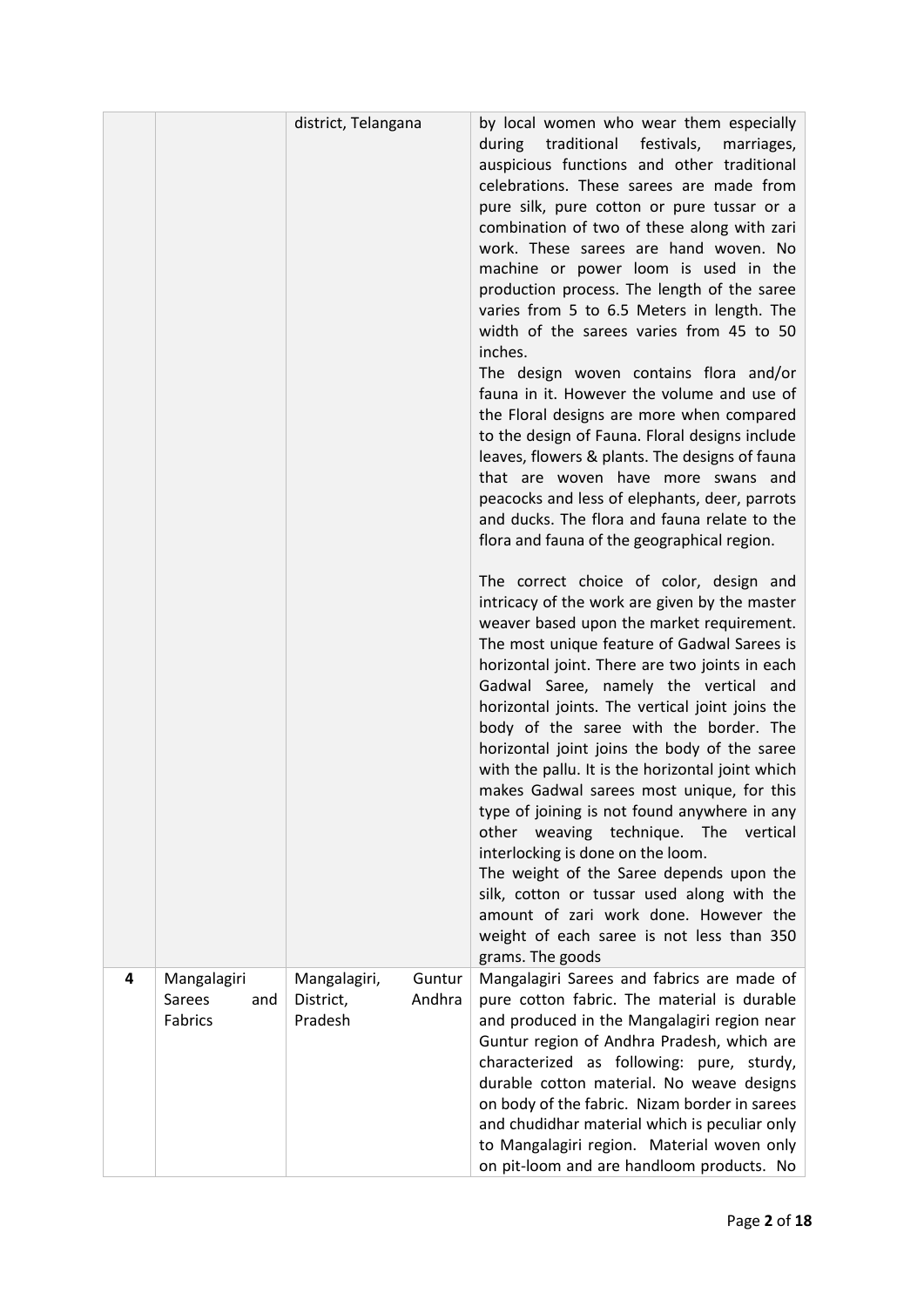|   |                                                             |                                                 | gaps on the weave in the edge of the<br>material which is again peculiar to this kind<br>of fabric. Only manufactured in Mangalagiri<br>region. Sarees and fabrics made of yarn<br>within 40s to 80s range. Fabric is very well<br>known for its softness inspite of the yarn not<br>being so fine.<br>Goods approved are Clothing (Sarees &<br>Dupatta), Textile and Textile goods not<br>included in other classes including chudidhar<br>(Salwar Kameez) sets & dress material.                                                                                                                                                                                                                                                                                                                                                                                                                                                                                                                                    |
|---|-------------------------------------------------------------|-------------------------------------------------|-----------------------------------------------------------------------------------------------------------------------------------------------------------------------------------------------------------------------------------------------------------------------------------------------------------------------------------------------------------------------------------------------------------------------------------------------------------------------------------------------------------------------------------------------------------------------------------------------------------------------------------------------------------------------------------------------------------------------------------------------------------------------------------------------------------------------------------------------------------------------------------------------------------------------------------------------------------------------------------------------------------------------|
| 5 | Narayanpet<br>Handloom<br><b>Sarees</b>                     | Narayanpet,<br>Nahboobnagar<br>Dt.<br>Telangana | The sarees are woven by hand with cotton or<br>silk yarn. Both the warp and weft yarn is<br>either cotton or silk yarn and not a mix of<br>them. In some cases a mix of cotton and silk<br>yarn is also used for weaving the sarees. In<br>such cases the warp is pure silk yarn and the<br>weft is pure cotton yarn. The cotton used is<br>of 80s count.<br>Narayanpet Sarees are Handloom Sarees<br>made of cotton with thread and zari work .<br>Zari border always in the form of bold ribbon<br>as border and in pallu . Colours -bold and<br>pastel shades from naphthol and vat dyes .<br>Water quality in region contributes to quality<br>of colour . Characteristic designs-thread<br>work or zari work in swan, butti, gold coin,<br>mango, leaf etc. • Multipurpose sarees-<br>meant for warm weather and for grand<br>functions<br>Sarees<br>woven<br>by<br>hand.<br>$\bullet$<br>Narayanpet Sarees covers only sarees, with<br>or without blouses apart from sarees no<br>other dress material is made. |
| 6 | Dharmavaram<br>Handloom Pattu<br>Sarees<br>and<br>Paavadais | Dharmavaram,<br>Anantapur, Andhra<br>Pradesh    | Dharmavaram Handloom Silk Sarees and Silk<br>Pavadas are exclusively made of mulberry silk<br>woven by hand. • Loom: They are woven on<br>pitlooms the measurement of which is 30<br>length, 60 width, and about 10 feet height,<br>occupying an area of about 15 square feet. •<br>Material: The material is made from 100%<br>pure silk from Mulberry cocoons. Sarees only<br>made in silk. • Zari: Presence of zari is a must<br>in Dharmavaram silk sarees and pavadas. This<br>adds to elegance and grandeur of the textile.<br>• Nature of zari: Half fine (or Twisted) quality<br>zari obtained exclusively from Surat, Gujarat<br>is only used in manufacture of the instant GI.<br>The zari for borders is used in warp and for<br>pallu and body zari is used in weft. Green,<br>silver and pink coloured zari also used. •<br>Every Silk saree and Pavada of Dharmavaram                                                                                                                                   |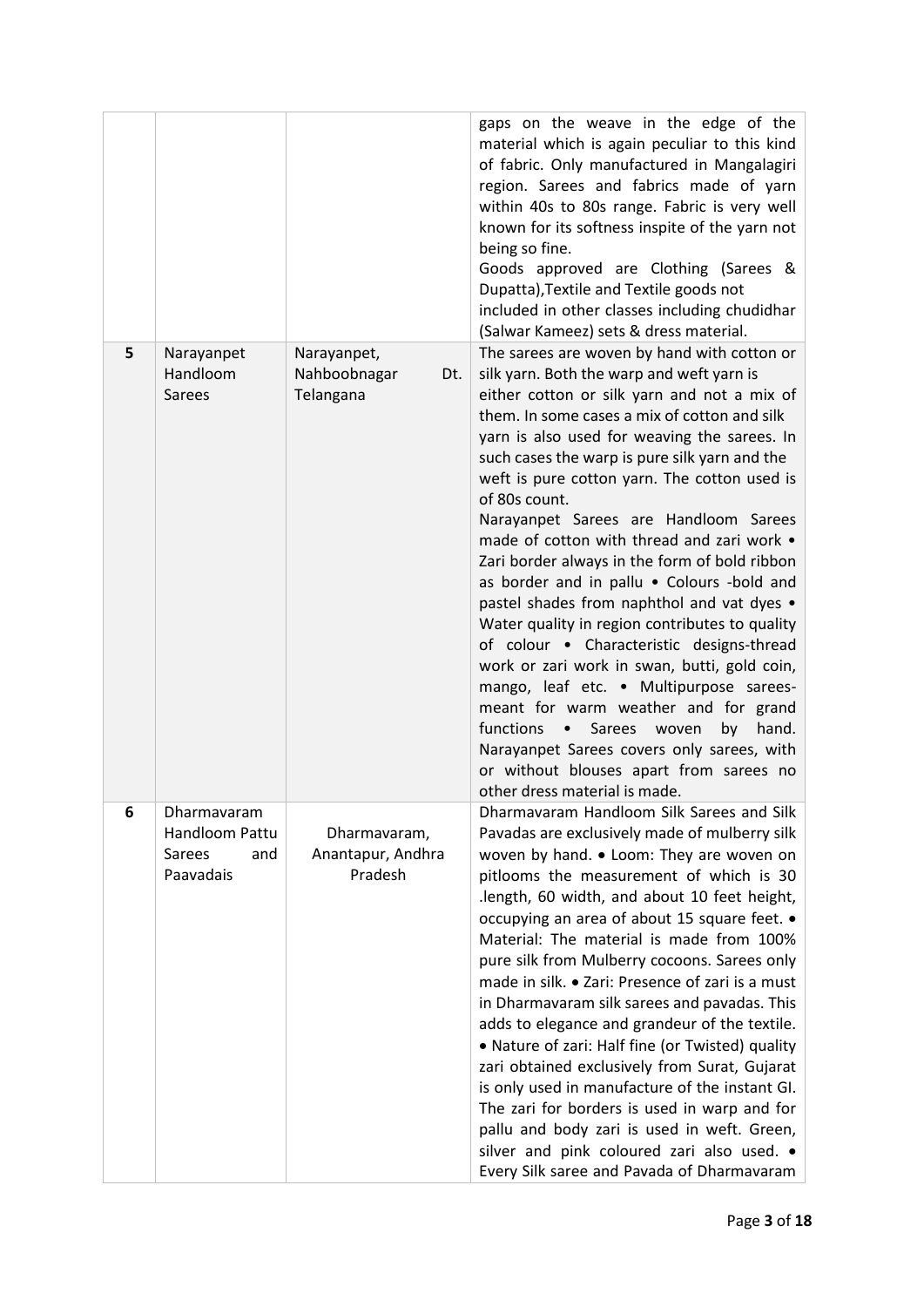|                |                  |                     | shall invariably consist of Zari<br>ranging<br>between 15% and 50% of the total weight         |
|----------------|------------------|---------------------|------------------------------------------------------------------------------------------------|
|                |                  |                     | and area of saree or pavada. • The zari used<br>for Borders, pallu and body designs of the     |
|                |                  |                     | Dharmavaram handloom pattu saree and                                                           |
|                |                  |                     | pattu pavada is half fine or tested zari. .                                                    |
|                |                  |                     | Colours: Sarees generally<br>bright<br>and<br>resplendent available in all colours and         |
|                |                  |                     | combinations.                                                                                  |
|                |                  |                     | Designs/Motifs represented on pallu and                                                        |
|                |                  |                     | body of saree are symbolic of flora and<br>fauna, are are largely inspired by temple           |
|                |                  |                     | murals and paints from Lepakshi temple,                                                        |
|                |                  |                     | near Anantapur. Recently scenes from epics                                                     |
|                |                  |                     | are also largely depicted. • Characteristic<br>absence of prints on the material. All motifs   |
|                |                  |                     | are only woven. Woven motifs on the top of                                                     |
|                |                  |                     | the material are visually disparate from that                                                  |
|                |                  |                     | on the underside of the material. (240 to<br>1440 hooks are used to weave heavy motifs);       |
|                |                  |                     | Acid dye used. • Eco friendly and highly                                                       |
|                |                  |                     | durable and can last upto 50 years. •                                                          |
|                |                  |                     | of<br>Kuttu-where<br>border<br>Presence<br>is.<br>independently created and attached to the    |
|                |                  |                     | body of the saree of pavada using special                                                      |
|                |                  |                     | techniques. However kuttu is not prevalant in<br>pallu. Single side border would have one side |
|                |                  |                     | kuttu and double side border has two kuttus.                                                   |
|                |                  |                     | Materials can also be made without kuttu.                                                      |
|                |                  |                     | Dharmavaram Sarees are essentially made of<br>pure mulberry silk, with elaborate zari work     |
|                |                  |                     | woven on them in resplendent colours. The                                                      |
|                |                  |                     | characteristic Dharmavaram saree has broad                                                     |
|                |                  |                     | solid colour borders with intricately woven<br>brocaded gold border. It is eco-friendly,       |
|                |                  |                     | highly durable and enhances the grandeur                                                       |
|                |                  |                     | and aura of the lady wearing it in social<br>functions.                                        |
| $\overline{7}$ | <b>SIDDIPET</b>  | Medak dt. Telangana | The Siddipet Gollabama pertains to sarees                                                      |
|                | <b>GOLLABAMA</b> |                     | that are hand woven, having the unique                                                         |
|                |                  |                     | motif of a Gollabama. A Gollabama is a figure<br>of a milk maid carrying a milk pot over her   |
|                |                  |                     | head and one in her hand. This motif of                                                        |
|                |                  |                     | Gollabama is an essential element, woven<br>compulsorily in the pallu of all Siddipet          |
|                |                  |                     | Gollabama Sarees. The body of the saree is                                                     |
|                |                  |                     | plain or has buttas. These sarees are made                                                     |
|                |                  |                     | from pure cotton yarn or from mercerized<br>cotton. There is no usage of zari. The length      |
|                |                  |                     | of all these sarees, including the blouse, is                                                  |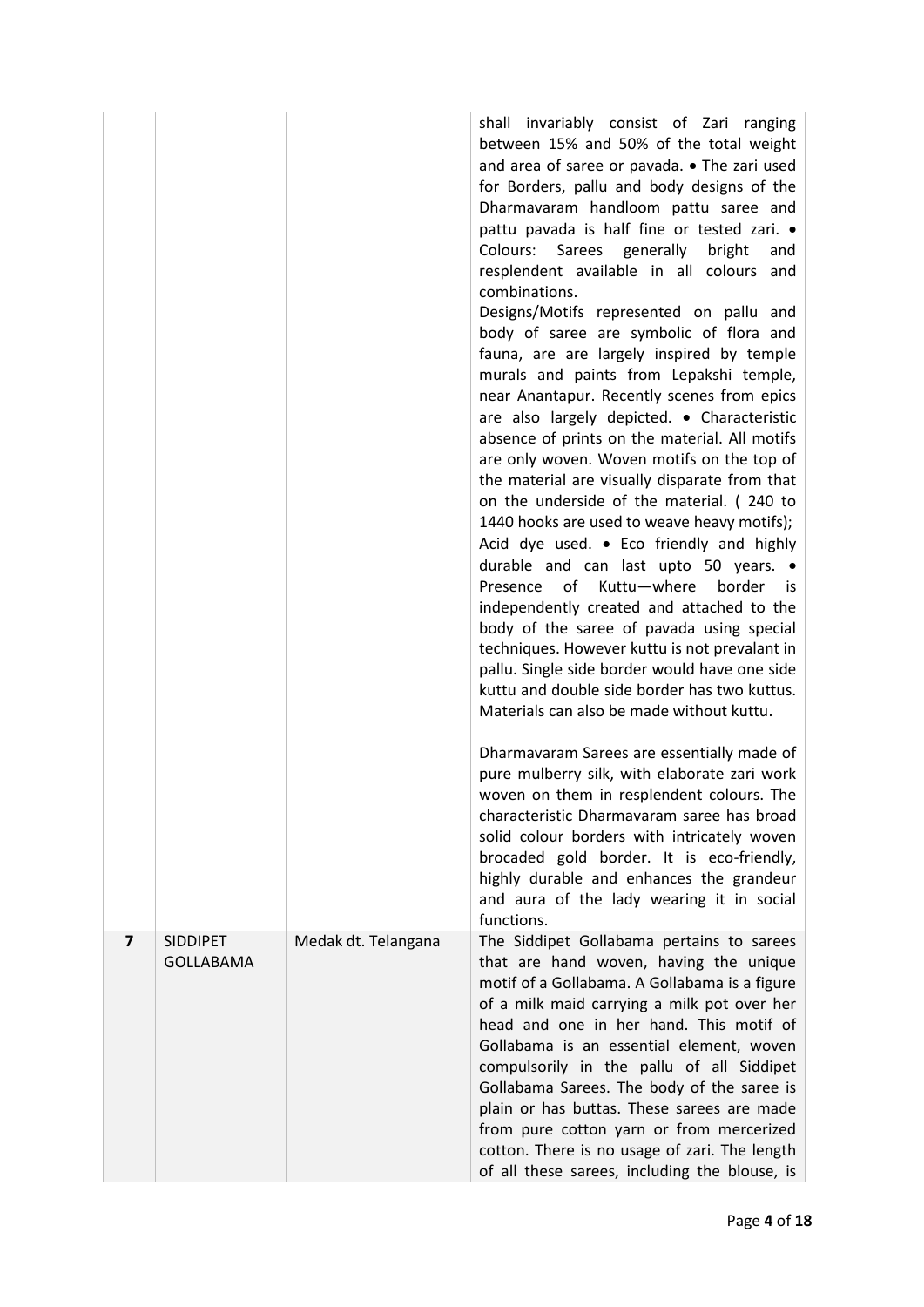|   |                       |                                           | about 5 % meters and the width is 47 inches.<br>The sarees weigh approximately between<br>400 - 450 gms. The pallu has about 8 to 13<br>Gollabama motifs woven into it, depending<br>on whether the pallu has a border on both<br>sides of the Gollabama or on only one side.<br>On the bottom border of the saree about 13<br>to 15 Gollabama motifs are woven. No<br>Gollabama motifs are woven on the upper<br>border of the saree.                                                                                                                                                                                                                                                                                                                                                                                                                                                                                                                                  |
|---|-----------------------|-------------------------------------------|-------------------------------------------------------------------------------------------------------------------------------------------------------------------------------------------------------------------------------------------------------------------------------------------------------------------------------------------------------------------------------------------------------------------------------------------------------------------------------------------------------------------------------------------------------------------------------------------------------------------------------------------------------------------------------------------------------------------------------------------------------------------------------------------------------------------------------------------------------------------------------------------------------------------------------------------------------------------------|
|   |                       |                                           | All these products have the distinctive motif<br>of a Gollabama - the figure of a milk maid<br>carrying a milk pot over her head and one in<br>her hand. • In case of sarees, the Gollabama<br>motif is usually present in the pallu. • Sarees<br>are always woven in handloom and are rough<br>to feel but comfortable to wear, with a<br>glazed look. • Conspicuous presence of one<br>or more woven lines running on both sides of<br>Gollabama<br>motifs.<br>Standard<br>the<br>measurement of the Gollabama motif is<br>usually between 9 and 10 cms in height and<br>about 5 cms in width. . Pallu of the Siddipet<br>Gollabama saree has about 13 to 15<br>Gollabama motifs. . All colours used, but<br>Gollama motifs predominantly in bright<br>colours like green, violet, red, orange, etc. •<br>Over a period of time, Gollabama motifs<br>were extended to be applied / incorporated<br>into other products such as dress material<br>and home furnishing. |
| 8 | Venkatagiri<br>Sarees | Venkatagiri Nellore Dt.<br>Andhra Pradesh | Venkatagiri Sarees are essentially made of<br>pure cotton, with elaborate zari work<br>on them, with characteristic colours. The<br>characteristic Venkatagiri saree is made<br>of pure cotton, dyed using vat or Napthol<br>dyes, and zari woven into it by master<br>weavers using silver and gold zari yarn<br>obtained from Surat in Gujarat. The<br>colours are bold, and do not run when the<br>sarees are washed or soaked. This is<br>largely attributed to the quality of the water<br>in that region. Special care is taken to<br>ensure that the water used for dyeing and<br>treating the yarn is soft water. The<br>workmanship primarily includes, a<br>bold<br>ribbon of zari as border, and in the pallu<br>of the sari, with traditional peacock, swan,<br>mango, leaf and gold coin designs<br>interspersed all over the saree. It is believed                                                                                                        |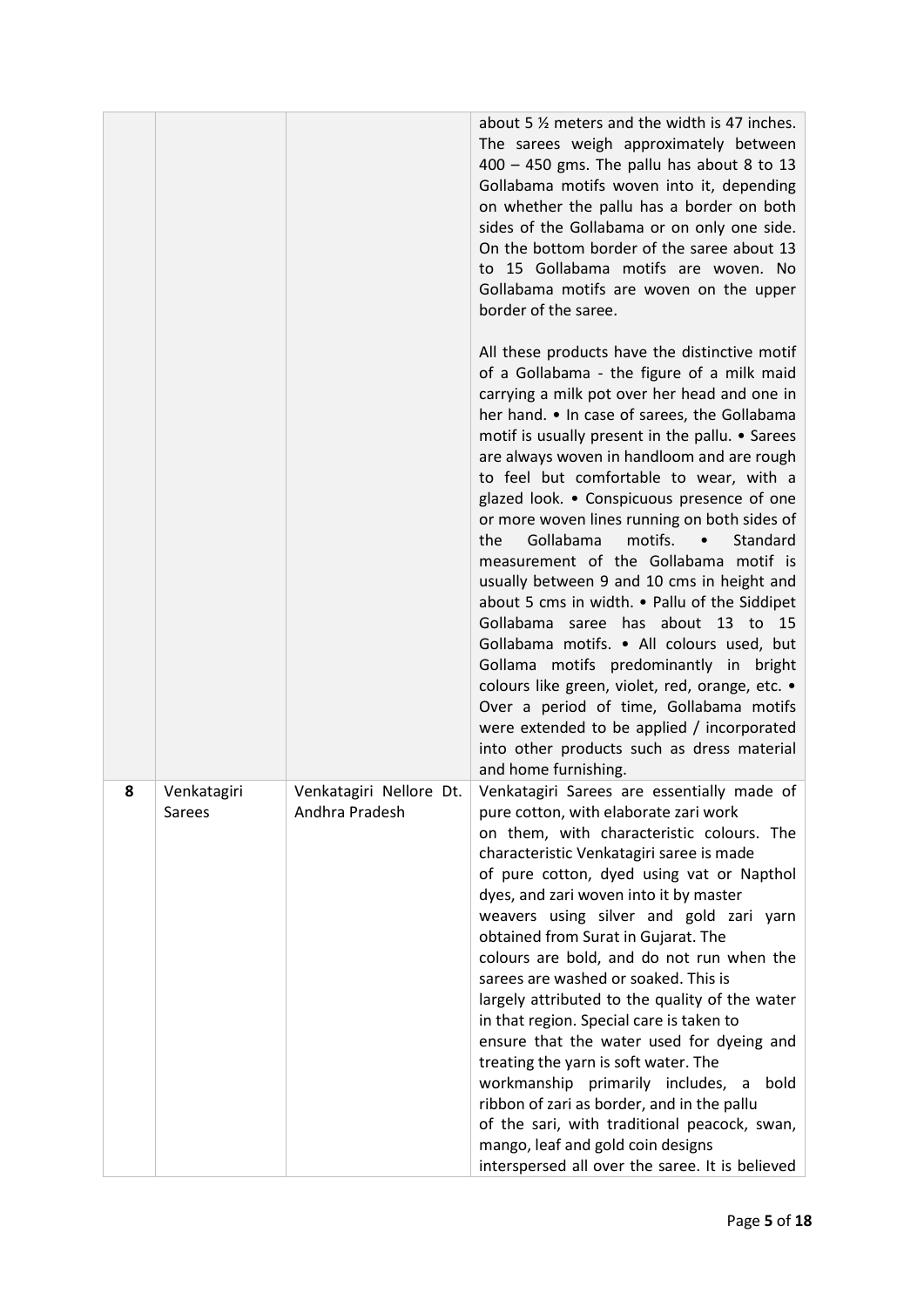|   |                    |                                     | that no other variety of cotton saree<br>incorporates the amount of elaborate zari<br>work as in the Venkatagiri sarees.<br>Besides the Venkatagiri sarees are meant for<br>very hot weather as they have fine<br>suitable for<br>and<br>are<br>various<br>texture<br>occasions. Hence the demand seems to<br>exceed<br>supply of these sarees.<br>Venkatagiri Sarees are essentially made of<br>pure cotton, with elaborate gold and silver<br>zari work on them, with characteristic<br>colours. • They have fine texture, soft and<br>are suitable for various occasions. • The<br>designs are fully hand woven and this is what<br>adds to the exclusivity of the Venkatagiri<br>sarees. • The workmanship of Venkatagiri<br>sarees primarily adopts, a bold ribbon of zari<br>as border, and in the pallu of the sari, with<br>traditional peacock, swan, parrot, mango,<br>butti, leaf and gold coin designs interspersed<br>all over the saree in zari or thread It is<br>believed that no other variety of cotton saree<br>incorporates the amount of elaborate zari<br>work as in the Venkatagiri sarees.                                                                                      |
|---|--------------------|-------------------------------------|---------------------------------------------------------------------------------------------------------------------------------------------------------------------------------------------------------------------------------------------------------------------------------------------------------------------------------------------------------------------------------------------------------------------------------------------------------------------------------------------------------------------------------------------------------------------------------------------------------------------------------------------------------------------------------------------------------------------------------------------------------------------------------------------------------------------------------------------------------------------------------------------------------------------------------------------------------------------------------------------------------------------------------------------------------------------------------------------------------------------------------------------------------------------------------------------------------|
| 9 | <b>Telia Rumal</b> | Puttapaka,<br>Bhongir,<br>Telangana | Telia Rumal cloth involves a number of<br>intricate handmade work with cotton loom<br>displaying a variety of design and motifs in 3<br>particular colours, namely, Red, Black and<br>White. The process of preparation uses<br>gingelly oil and natural vegetable dye which<br>gives it a distinct and unique quality in the<br>form of its texture and smell. The defining<br>components of Telia Rumal 1. Loom: They<br>are woven on pit looms, the measurement of<br>which is 7 feet in width, 21 feet in length and<br>5 feet height with pit size of 2 feet width, 4<br>feet length and 2 $\frac{1}{2}$ feet depth occupying an<br>area of about 150 Sq. Ft. 2. Material: The<br>material is made from pure cotton. 3.<br>Colours: All the Telia Rumal are in three<br>colours only; White, Black and Red. 4.<br>Designs/Motifs: All the designs and motifs<br>are derived from the traditional geometrical<br>pattems which represent flower and leaves,<br>half-moon<br>designs,<br>namely:<br>Maddikaya,<br>Chandrudu,<br>Omkaram,<br>Padava,<br>Hastam,<br>Pachees, Bhucharakam, Swastik, Vimanam,<br>Simham,<br>Chillaka,<br>Gadiyaram,<br>Muggu,<br>Suryudu, Pakshulu and Mallepuwu. 5. The |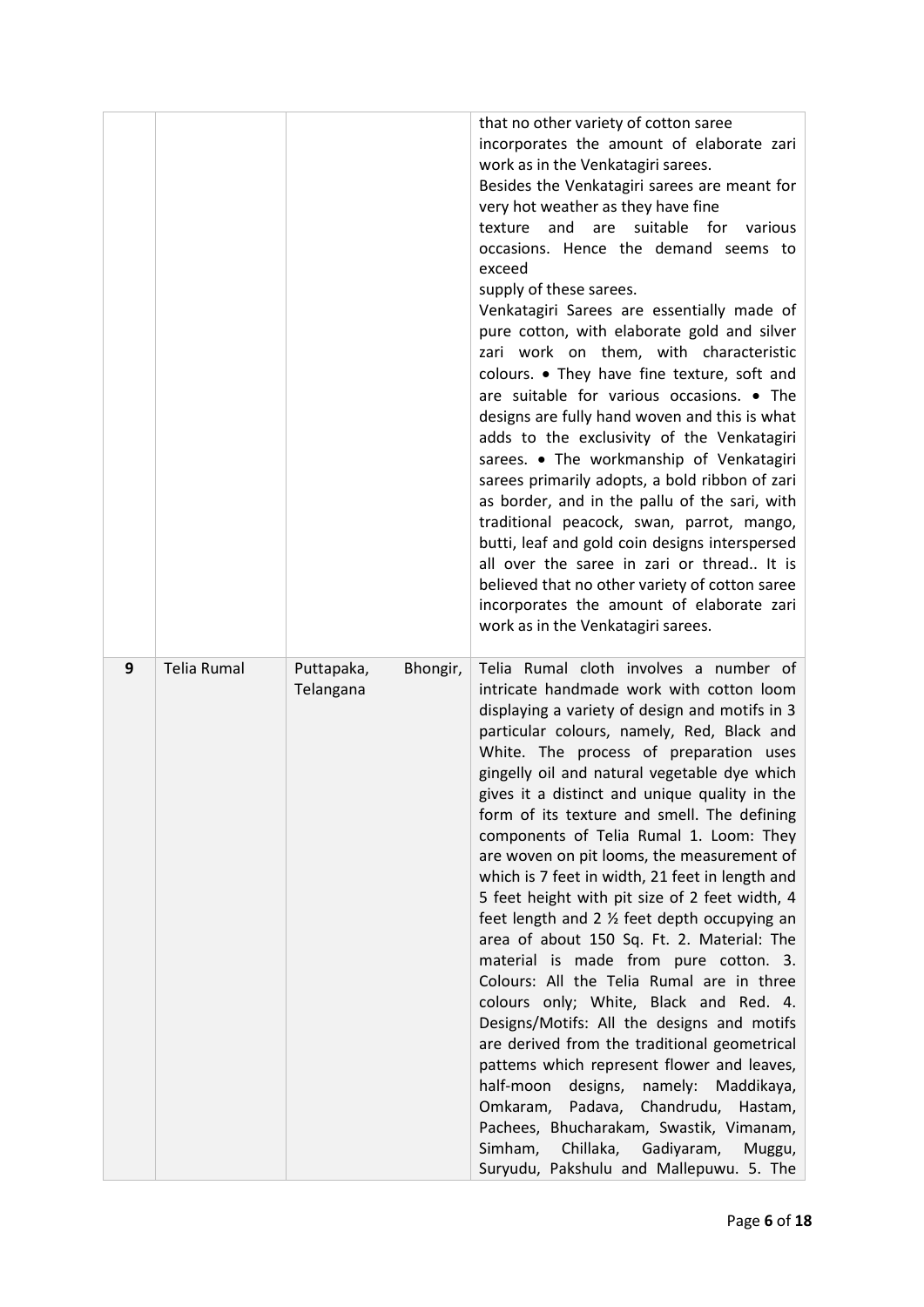|    |                 |                                                |        | special characteristics of Telia Rumal designs<br>are that they are hand woven and there are<br>no prints on the handloom materials.<br>The patterns in the Telia Rumal consist of a<br>variety of images, based around the sub-<br>divisions of a square. These include the dot,<br>square, cross, chevron, rectangle and various<br>stepping motifs. The initial patterns used<br>were strictly geometric but Telia Rumals<br>made after 1930s incorporated figurative<br>designs such as Maddikaya,<br>Omkaram,<br>Chandrudu,<br>Padava,<br>Hastam,<br>Pachees,<br>Bhucharakam, Swastik, Vimanam, Simham,<br>Chillaka, Gadiyaram, Muggu,<br>Suryudu,<br>Pakshulu and Mallepuwu which required<br>higher weaving skills.<br>The traditional Telia Rumal is restricted to<br>only 3 colours, viz. red anything from crimson<br>to orange red, brown red and maroonish<br>red), natural colour (white) and black (black<br>or brown), sometimes with a hint of yellow<br>to orange or pink. If the patterned center<br>field is predominantly dark, i.e., black or<br>brown, then the plain outer border will be<br>red.<br>These pure cotton Telia Rumal absorb sweat<br>and is refreshing to wear in coastal areas.<br>The fishermen wear the Telia Rumal lungis as<br>they are dyed with gingelly oil that does not<br>allow the salt to irritate them. 7. Use: The<br>Telia Rumal technique is in use for all<br>varieties of handloom items like Scarves,<br>Stoles, turbans and lungies. |
|----|-----------------|------------------------------------------------|--------|------------------------------------------------------------------------------------------------------------------------------------------------------------------------------------------------------------------------------------------------------------------------------------------------------------------------------------------------------------------------------------------------------------------------------------------------------------------------------------------------------------------------------------------------------------------------------------------------------------------------------------------------------------------------------------------------------------------------------------------------------------------------------------------------------------------------------------------------------------------------------------------------------------------------------------------------------------------------------------------------------------------------------------------------------------------------------------------------------------------------------------------------------------------------------------------------------------------------------------------------------------------------------------------------------------------------------------------------------------------------------------------------------------------------------------------------------------------------------------------------|
| 10 | Etikoppaka Toys | Etikopakka,<br>Yelamachalli,<br>Andhra Pradesh | Vizag, | Etikoppaka Toys are one of the finest<br>wooden lacquered crafts. It is an age-old<br>tradition from the region. The craft is said to<br>have been practiced since 18th century.<br>Etikoppaka Toys aremade of "Ankudu<br>woods" botanically named as Wrightia<br>Tinctoria. An important characteristic in the<br>making of Etikoppaka Toys is the use of<br>turned key lacquering method. These toys<br>are crafted and naturally lacquered on the<br>hand lathe machine by using natural Dyes<br>(colors).                                                                                                                                                                                                                                                                                                                                                                                                                                                                                                                                                                                                                                                                                                                                                                                                                                                                                                                                                                                  |
|    |                 |                                                |        | Hand crafted lacquer ware products of wood<br>including but not limited to toys, games,<br>utilitarian products, gift and decorative<br>items, Jewellery & images of gods, etc.<br>At present, there are a wide range of toys                                                                                                                                                                                                                                                                                                                                                                                                                                                                                                                                                                                                                                                                                                                                                                                                                                                                                                                                                                                                                                                                                                                                                                                                                                                                  |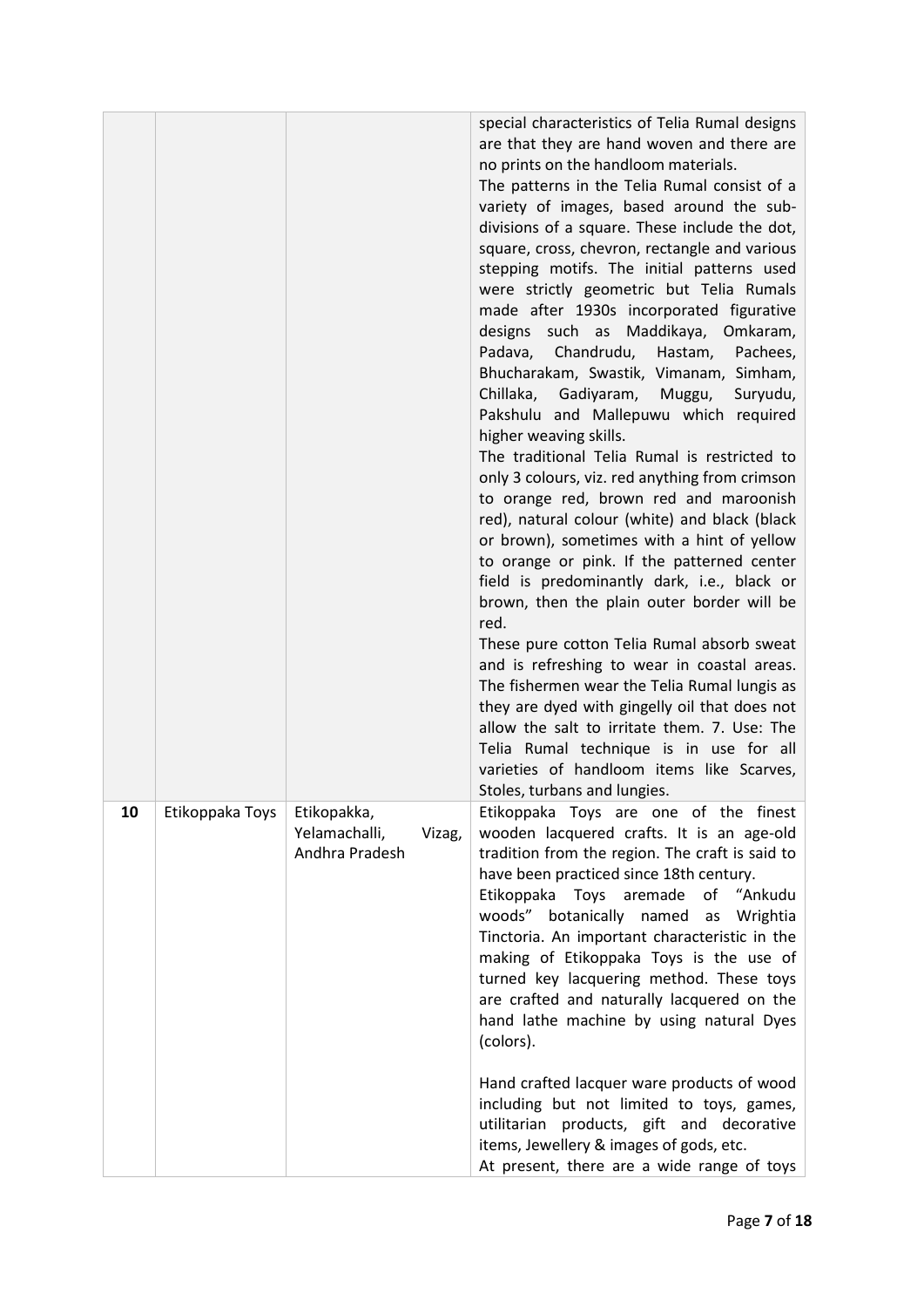|    |                       |                     | which are being crafted. Some of the<br>Etikoppaka toys and crafts are: • Toys: Tic-tac<br>Toes, trucks, cars, bikes, etc., • Utilitarian:                                                                                                                                                                                                                                                                                                                                                                                                                                                                                                                                                                                                                                                                                                                                                                                                                                                                                                                                                                                                                                                                                                                                                                                                                                                                                                                                                                                                                                                                                                                                                                                                                                                                                                           |
|----|-----------------------|---------------------|------------------------------------------------------------------------------------------------------------------------------------------------------------------------------------------------------------------------------------------------------------------------------------------------------------------------------------------------------------------------------------------------------------------------------------------------------------------------------------------------------------------------------------------------------------------------------------------------------------------------------------------------------------------------------------------------------------------------------------------------------------------------------------------------------------------------------------------------------------------------------------------------------------------------------------------------------------------------------------------------------------------------------------------------------------------------------------------------------------------------------------------------------------------------------------------------------------------------------------------------------------------------------------------------------------------------------------------------------------------------------------------------------------------------------------------------------------------------------------------------------------------------------------------------------------------------------------------------------------------------------------------------------------------------------------------------------------------------------------------------------------------------------------------------------------------------------------------------------|
|    |                       |                     | Bowls, Spice jars, Kumkum boxes, candle<br>&bangle stands, Jewellery boxes, etc., •<br>Decorative: Wall hanging, Photo frames,<br>Wind chants, Door Panels, etc • Jewelleries:<br>Wooden Bangles, Hairpins, Hair Clips, Ear<br>drops, Kurta Buttons, Chains & Necklace,<br>Beads, etc.                                                                                                                                                                                                                                                                                                                                                                                                                                                                                                                                                                                                                                                                                                                                                                                                                                                                                                                                                                                                                                                                                                                                                                                                                                                                                                                                                                                                                                                                                                                                                               |
| 11 | <b>Adilabad Dokra</b> | Adilabad, Telangana | The Adilabad Dokra are metal crafts made of<br>Brass by the tribal's belonging to Woj<br>community (called Wojaris and also called as<br>Otaris) in the Telangana State. Each product<br>of Adilabad Dokra is unique because mould is<br>used only once and will be broken during the<br>making process. Adilabad Dokra is deftly<br>created by hand and hence the objects have<br>an individualistic touch. Artisans follow the<br>natural traditional process of lost wax<br>technique, so the objects look very fine and<br>simple. The products have a core of clay<br>preserved within the metal casting, unlike<br>other metal work. The Uniqueness of<br>Adilabad Dokra is that no two pieces are alike<br>in shape as well as in size and hence replica<br>of the antique is nearly not possible. which<br>the add-on speciality is. This work is favoured<br>both in the domestic and international<br>market because of its aesthetic and primitive<br>simplicity. The work consists of idols of tribal<br>god and goddess, bells, folk motifs, anklets,<br>animal figures like elephants, peacocks,<br>horses, bulls, tortoise, rabbits, and deer etc,<br>measuring bowls, lamps and lamp caskets,<br>figurines, drummers, peculiar shaped spoons,<br>and other simple forms and traditional<br>designs.<br>Idols of local God and Goddess Tribal deities,<br>Nagoba or snake deity figures, Bells, Nemali<br>deepam lamps(diyas) Tribal ornaments;<br>ankles Hangings; bird hangings, tortoise<br>hangings Animal figures; horse, elephant,<br>deer, bullock, lizard, insects, Bird figures;<br>peacock, parrot, eagle, Decorative items,<br>and<br>lamp<br>holders, Measuring<br>Lamps<br>jars(Chittis) Agriculture products; Jadga-<br>holder to throw seeds in the fields, Sun plate<br>figures, Hooks, Gungroo; Animal bells, Chang- |
| 12 | Warangal              | Warangal, Telangana | cattle bells<br>Warangal Durries can be characterized as                                                                                                                                                                                                                                                                                                                                                                                                                                                                                                                                                                                                                                                                                                                                                                                                                                                                                                                                                                                                                                                                                                                                                                                                                                                                                                                                                                                                                                                                                                                                                                                                                                                                                                                                                                                             |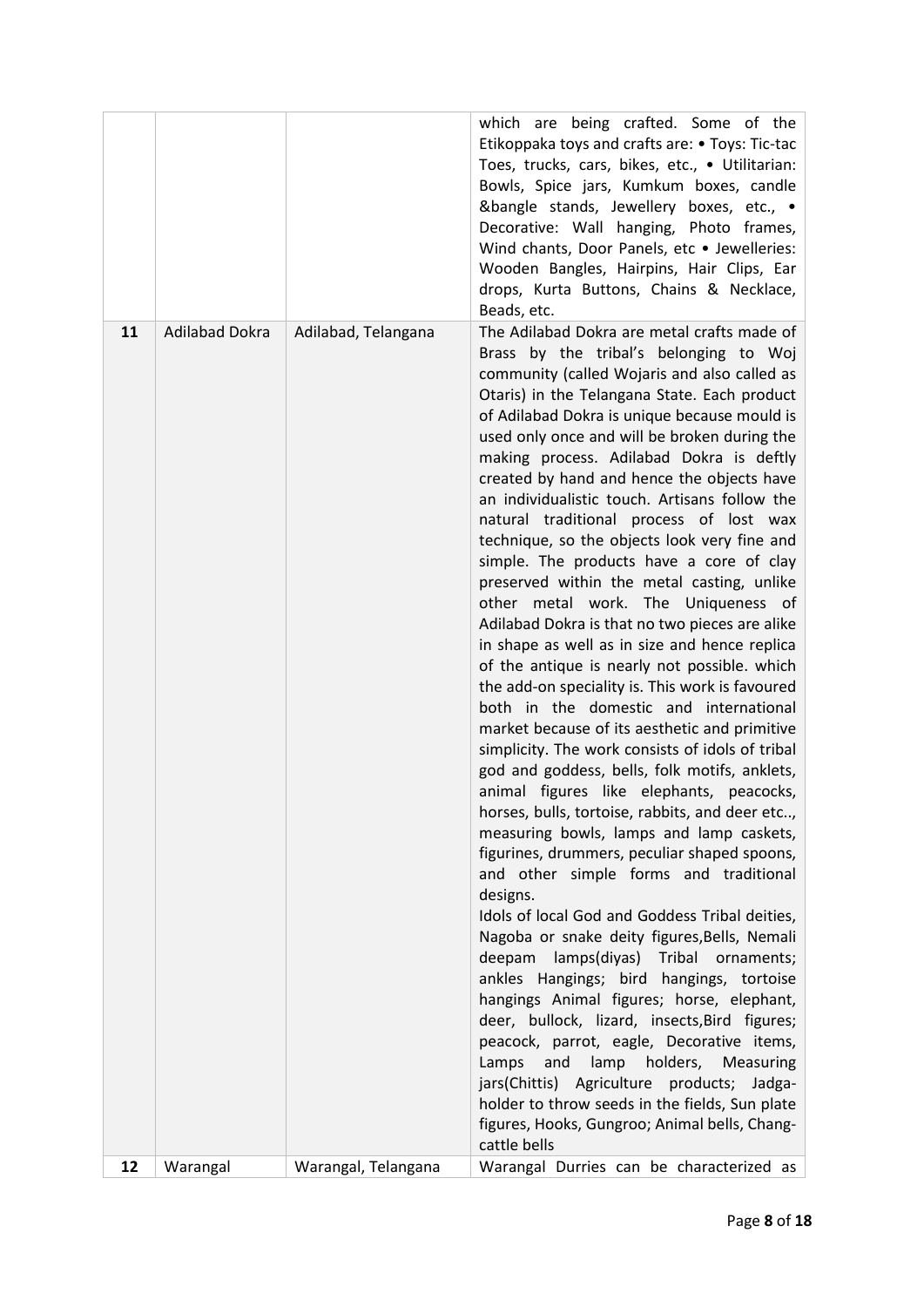|    | <b>Durries</b>               |                                   |                   | multi-colored durries woven using the weft<br>interlocked technique. • The designs that are<br>characteristic of Warangal durries<br>are<br>geometric, angular motifs used in tapestry<br>weave structures, colored horizontal stripes<br>used in jamkhans and shatranjis and the<br>mihrab motif in the jainamaaz. • The colors<br>used are distinct with reds and blues used in<br>combination with neutral colors. The designs<br>range also has flat weaves with raised or<br>extra weft patterns. • The weavers belong to<br>the Padmasali community and weaving is a<br>hereditary occupation. The Warangal Durries<br>are woven on Pit looms and frame looms<br>equipped with multi-treadles are prevalent. A<br>wide variety of durries are woven in cotton<br>and also some jute and wool based durries<br>for export and the home market. • Warangal<br>durries are available in various sizes.<br>Warangal durries (also called as shatranjis)<br>are of various designs like One-Two-Three,<br>FullDil, Temple, Vanka, FeerDoshi, Surya,<br>Keelam, Dilkush Interlock, Tie and Dye<br>etc.Jainamaaz or prayer durries/rugs are also<br>made in warangal using the same methods<br>and materials. They have fringes or stitches<br>at the border of the durries. Cost of durries<br>ranges from Rs.<br>100 to 1500<br>rupees<br>depending upon the size, design and quality<br>of cotton of the durries. Warangal durries are<br>of various sizes (in feet) ranging from 2X3 to<br>60X90. The designs that are characteristic of<br>Warangal durries are geometric, angular<br>motifs used in tapestry weave structures,<br>colored horizontal stripes used in jamkhans<br>and shatranjis and the mihrab motif in the<br>jainamaaz. The colors used are distinct with<br>reds and blues used in combination with<br>neutral colors. The designs range also has flat<br>weaves with raised or extra weft patterns. |
|----|------------------------------|-----------------------------------|-------------------|------------------------------------------------------------------------------------------------------------------------------------------------------------------------------------------------------------------------------------------------------------------------------------------------------------------------------------------------------------------------------------------------------------------------------------------------------------------------------------------------------------------------------------------------------------------------------------------------------------------------------------------------------------------------------------------------------------------------------------------------------------------------------------------------------------------------------------------------------------------------------------------------------------------------------------------------------------------------------------------------------------------------------------------------------------------------------------------------------------------------------------------------------------------------------------------------------------------------------------------------------------------------------------------------------------------------------------------------------------------------------------------------------------------------------------------------------------------------------------------------------------------------------------------------------------------------------------------------------------------------------------------------------------------------------------------------------------------------------------------------------------------------------------------------------------------------------------------------------------------------------------------------------------------------------|
| 13 | Allagada<br>Stone<br>Carving | Allagada,<br>District,<br>Pradesh | Kurnool<br>Andhra | Allagadda Stone Carving is one of the<br>important Stone Carving centres of Andhra<br>Pradesh. Mythological figures and the Stone                                                                                                                                                                                                                                                                                                                                                                                                                                                                                                                                                                                                                                                                                                                                                                                                                                                                                                                                                                                                                                                                                                                                                                                                                                                                                                                                                                                                                                                                                                                                                                                                                                                                                                                                                                                            |
|    |                              |                                   |                   | Carvings of the Gods and Goddesses in the<br>temples in these regions are the typical<br>illustrations of the Stonework. In Allagadda<br>Stone Carving, the sculptors widely use a<br>Sand Stone called as Isuka Rai in local<br>language and Krishna Shila Stone or Black<br>Stone called as Pesara Rai in local language.                                                                                                                                                                                                                                                                                                                                                                                                                                                                                                                                                                                                                                                                                                                                                                                                                                                                                                                                                                                                                                                                                                                                                                                                                                                                                                                                                                                                                                                                                                                                                                                                  |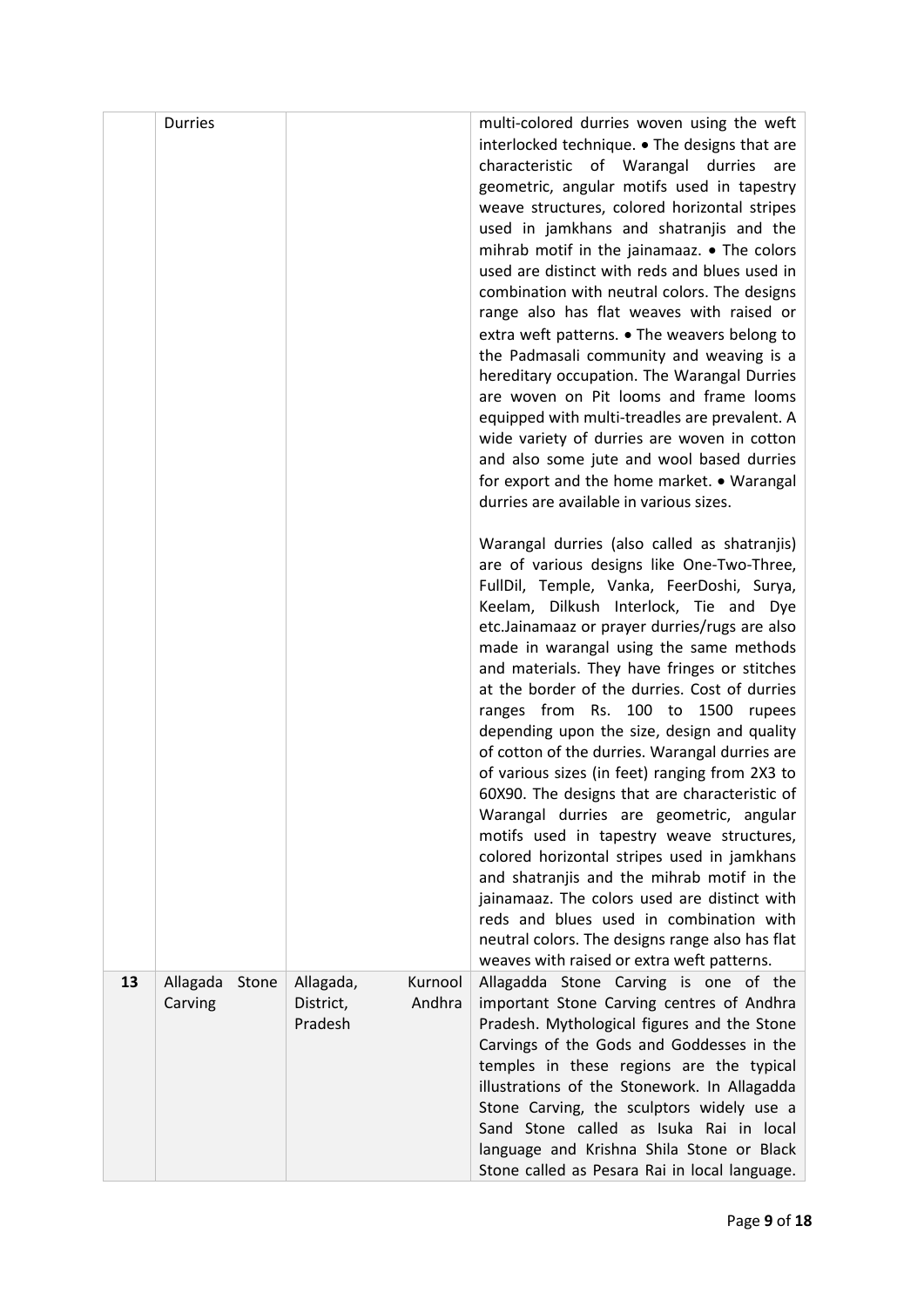|     |                           |                                                                          | Sand Stone is typically in light browns,<br>yellows and shades of red, semi hard in<br>nature and more resistant to heat and hence<br>it is more durable. Sand Stone is very suitable<br>and easy for carving fine complex structures<br>and hence widely used for carving idols of<br>God and Goddess. This Stone is also used for<br>carving landscapes as well as exterior wall<br>claddings, panels, pillars, sculptures and<br>arches. Black Stone is very hard in nature and<br>more resistant to extreme temperatures. This<br>Stone is typically in thick grey colour which<br>resembles the colour of Lord Krishna, hence<br>the name Krishna Shila. Black Stone is<br>available up to 4 feet thickness and up to 30<br>feet height. This black Stone is referred to as<br>local Granite Stone.<br>Allagadda Sculptors strictly follow the ancient<br>knowledge of<br>Shilpa<br>Sastra<br>and<br>in.<br>Vijayanagara<br>style. The<br>Sculptors<br>are<br>following the Shilpa Sastras namely "Rupa<br>Dhyana Ratnavali" and "Kashyapa Shilapa<br>Sastram" pertaining to carving<br>divine<br>creations of God and Goddess. The Shilpa<br>Sastras have been evolved from ancient<br>Shilpa Sastras, and are promoted by Tirumala<br>Tirupathi Devastanams.<br>At present, there are a wide range of Stone<br>crafts are deftly produced. Some of the<br>products are: Statues: Idols of God and<br>Goddess, Buddha, Krishna and Ganesh are<br>the fast selling carving products of Allagadda.<br>Architectural elements: Door frames and<br>Gopurams for temples, lintels, arches and<br>pillars. Decorative carvings: Dancing figures,<br>Human forms of freedom fighters, leaders<br>and Politian Animal figures of elephant, lion,<br>tiger, horse and rat, Bird figures of peacock, |
|-----|---------------------------|--------------------------------------------------------------------------|--------------------------------------------------------------------------------------------------------------------------------------------------------------------------------------------------------------------------------------------------------------------------------------------------------------------------------------------------------------------------------------------------------------------------------------------------------------------------------------------------------------------------------------------------------------------------------------------------------------------------------------------------------------------------------------------------------------------------------------------------------------------------------------------------------------------------------------------------------------------------------------------------------------------------------------------------------------------------------------------------------------------------------------------------------------------------------------------------------------------------------------------------------------------------------------------------------------------------------------------------------------------------------------------------------------------------------------------------------------------------------------------------------------------------------------------------------------------------------------------------------------------------------------------------------------------------------------------------------------------------------------------------------------------------------------------------------------------------------------------------------------------------------------------------|
|     |                           |                                                                          | and Utilitarian products include chairs, dining<br>tables, and sofas, benches for gardens,<br>lawns, and terraces.                                                                                                                                                                                                                                                                                                                                                                                                                                                                                                                                                                                                                                                                                                                                                                                                                                                                                                                                                                                                                                                                                                                                                                                                                                                                                                                                                                                                                                                                                                                                                                                                                                                                               |
| 14. | Srikalahasti<br>Kalamkari | Srikalahasti<br>Kalamkari<br>from<br>Chittoor<br>Dist.<br>Andhra Pradesh | Srikalahasti Kalamkari is an ancient craft of<br>painting on fabric using buffalo milk, tannic<br>acid extract, iron vinegar, alum solutions,<br>water soluble vegetal dye extracts and<br>fermentative reduced vegetal indigo. Its<br>characterized by the use of a "Kalam" or pen<br>(sharpened bamboo splinter with a dye<br>reservoir near the middle) to draw the<br>outlines and fill in areas with iron-vinegar,<br>alum, vegetal dye extracts containing alum                                                                                                                                                                                                                                                                                                                                                                                                                                                                                                                                                                                                                                                                                                                                                                                                                                                                                                                                                                                                                                                                                                                                                                                                                                                                                                                            |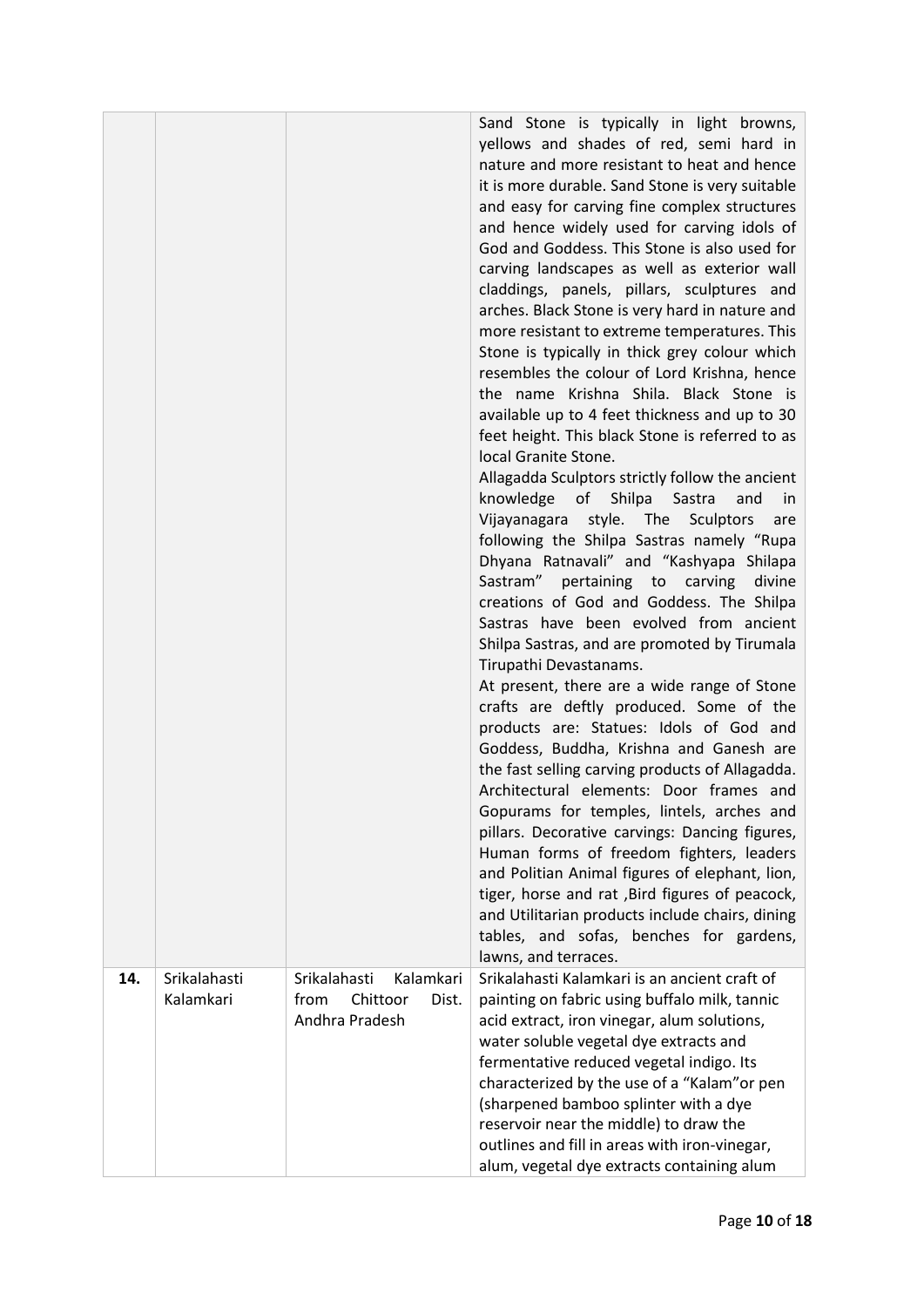|    |                                     |                                                                            | and fermentatively reduced vegetal indigo.<br>The technique involves the process of<br>washing, tanning, sketching, painting, dyeing,<br>colouring and dunging cum sun bleaching.<br>Various goods - Textile and Textile goods,<br>Clothing, Furnishings, Wall Panels, Wall<br>Hangings. For more details please refer<br>relevant pages at<br>https://search.ipindia.gov.in/GIRPublic/Appli<br>cation/ViewDocument                                                                                                                                                                                                                                                                                                                                                                                                                                                                                                                                                                                                                  |
|----|-------------------------------------|----------------------------------------------------------------------------|--------------------------------------------------------------------------------------------------------------------------------------------------------------------------------------------------------------------------------------------------------------------------------------------------------------------------------------------------------------------------------------------------------------------------------------------------------------------------------------------------------------------------------------------------------------------------------------------------------------------------------------------------------------------------------------------------------------------------------------------------------------------------------------------------------------------------------------------------------------------------------------------------------------------------------------------------------------------------------------------------------------------------------------|
| 15 | <b>KONDAPALLI</b><br><b>BOMMALU</b> | Kondapalli<br>Bommalu<br>from<br>Krishna<br>Dist.<br>Andhra Pradesh        | The toys can be easily differentiated form<br>other wooden toys by their weight, which is<br>the most important and distinct<br>characteristic feature. Also the shape of toys<br>are carved out so aesthically that the finished<br>product, that is the toy, has a lifelike quality<br>which is expressive of rural ambience and<br>village life. There is no particular size for the<br>toys and the same theme is made in different<br>sizes to suit the taste and the surface area for<br>beautification. Various goods - Stationery,<br>artist materials, instructing and teaching<br>material, printing blocks, collectibles,<br>souvenirs, mementos, artifacts, awards,<br>prices and gifts being goods (not included in<br>other classes) of wood, Wall hangings (non-<br>textile), Games, playthings, sporting articles<br>not included in other classes, decoration for<br>Christmas trees.<br>For more details please refer relevant pages<br>at<br>https://search.ipindia.gov.in/GIRPublic/Appli<br>cation/ViewDocument |
| 16 | SILVER FILIGREE                     | <b>SILVER</b><br><b>FILIGREE</b><br>OF<br>KARIMNAGAR<br>Dist,<br>Telangana | The very delicate form of metal handicraft<br>mainly in the form of Jewellery or statues,<br>which is made of pure silver and also of<br>different weights. An average weight of a<br>silver filigree art ranges from 100 gms to 3 to<br>4 kg of silver. Motifs of bird and flowers are<br>extensively used in these intricate carvings.<br>The main specifications are;<br>Melting of silver by a method called "Bhatti",<br>which has been followed for generations,<br>Silver Wiring using a wire drawing machine to<br>produce very fine hair like wires. Heating of<br>two thin wires and widing around a<br>"Charkha" and flattened again, so that the<br>articles have the trellis-like apperance of<br>'jali' (net), so as to endown the article with a<br>rare charm,                                                                                                                                                                                                                                                       |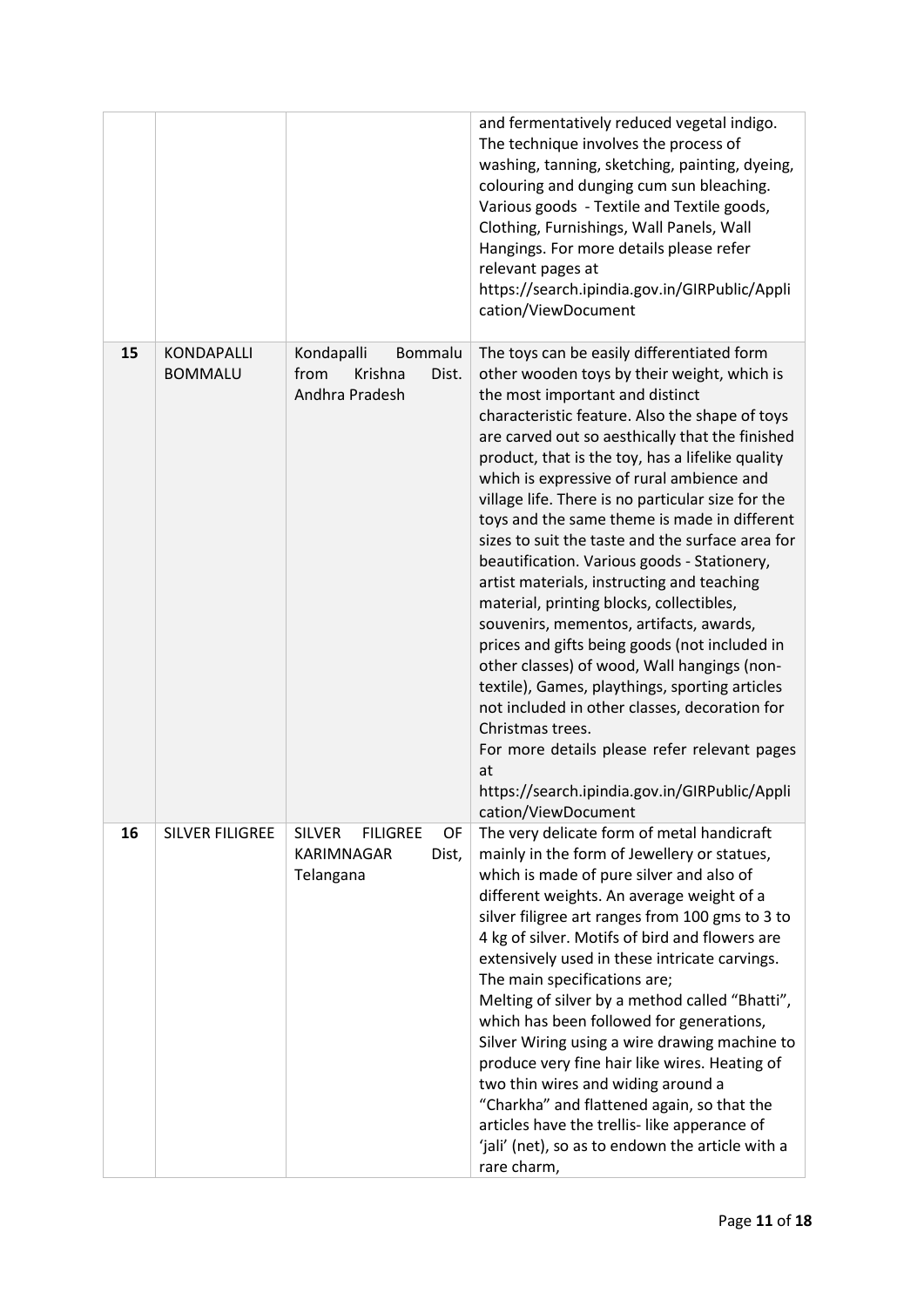|    |                          |                                                                 | Twisting of twisted silver wire into zigzag<br>patterns around the ribs of the design<br>formed by thi ker stripes of silver,<br>Expert soldering, filing, fine welding<br>Design setting mostly done by the women<br>who give it the best form, and<br>Final Heating to give toughness to the entire<br>structure and polishing<br>Various goods - Key chains, cutlery,<br>For more details please refer relevant pages<br>at<br>https://search.ipindia.gov.in/GIRPublic/Appli<br>cation/ViewDocument                                                                                                                                                                                                                                                                                                                                                                                                                                                                                                                                                                                                                                                                                                                                                                                                                                                                                                                                                                                                                                                                                                           |
|----|--------------------------|-----------------------------------------------------------------|------------------------------------------------------------------------------------------------------------------------------------------------------------------------------------------------------------------------------------------------------------------------------------------------------------------------------------------------------------------------------------------------------------------------------------------------------------------------------------------------------------------------------------------------------------------------------------------------------------------------------------------------------------------------------------------------------------------------------------------------------------------------------------------------------------------------------------------------------------------------------------------------------------------------------------------------------------------------------------------------------------------------------------------------------------------------------------------------------------------------------------------------------------------------------------------------------------------------------------------------------------------------------------------------------------------------------------------------------------------------------------------------------------------------------------------------------------------------------------------------------------------------------------------------------------------------------------------------------------------|
| 17 | Nirmal Toys and<br>Craft | Nirmal Toys and Craft<br>from<br>Adilabad<br>Dist,<br>Telangana | Poniki' wood (the botanical name of it being<br>Jiuotia Rotteri Fromis) is used to make Nirmal<br>toys, is sourced from the surrounding local<br>forests in Adilabad. The toys can be easily<br>differentiated from other wooden toys<br>because of the poniki wood used and by their<br>weight. Also the shape of toys are made so<br>aesthetically that the finished product i.e.,<br>the toy has a life like quality which is<br>expressive of natural forms like animals,<br>birds, fruits and vegetables. There is no<br>particular size for the toys and the same form<br>is made in different sizes as per requirement.<br>Various goods - Wooden Toys. Nirmal toys are<br>delightful expressions of art of natural forms<br>made from the wood of 'poniki'. These trees<br>are found in the forests and hills adjoining<br>Nirmal. The toys are of different size and<br>shape. These toys made by the artisans can<br>be classified into three categories: 1. Animals<br>and birds that include tiger, deer, peacock,<br>parrot, etc. 2. Fruits and vegetables that<br>include brinjal, tomato, grapes, mango, etc.<br>3. Idols of Gods and Goddesses like<br>Kaamdhenu, Ram, Sita, Hanuman, etc These<br>toys of wood are painted in colors which are<br>very pleasing and appealing to the eye. For<br>painting the toys natural colors are used. The<br>natural colors are prepared by the artisans<br>themselves from locally available material<br>like flowers of moduga tree, bark of<br>pomegranate tree, indigo plant, turmeric,<br>etc.<br>For more details please refer relevant pages<br>at |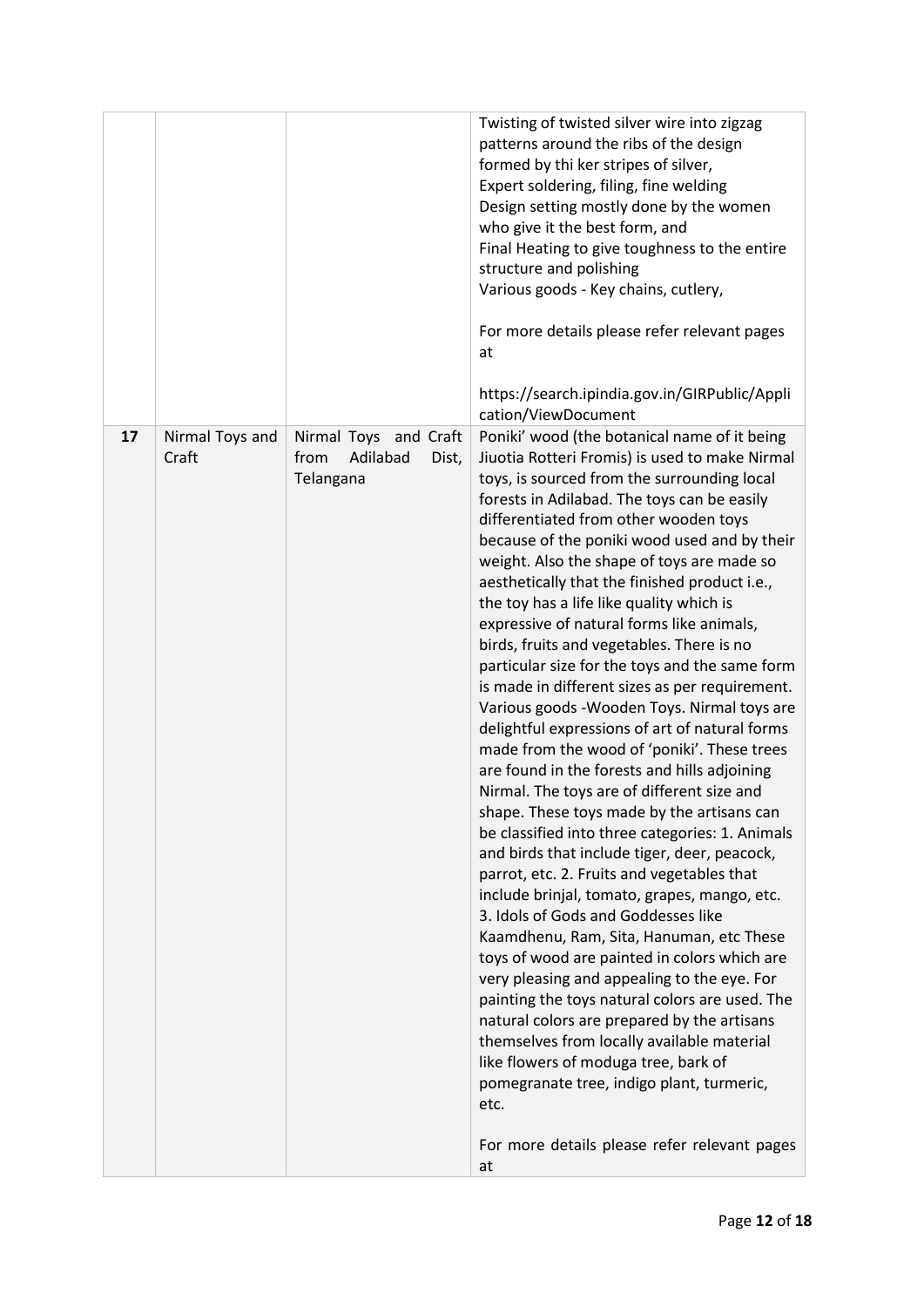|    |                                                            |                                                                 | https://search.ipindia.gov.in/GIRPublic/Appli                                                                                                                                                                                                                                                                                                                                                                                                                                                                                                                                                                                                                                                                                                                                                                                                                                                    |
|----|------------------------------------------------------------|-----------------------------------------------------------------|--------------------------------------------------------------------------------------------------------------------------------------------------------------------------------------------------------------------------------------------------------------------------------------------------------------------------------------------------------------------------------------------------------------------------------------------------------------------------------------------------------------------------------------------------------------------------------------------------------------------------------------------------------------------------------------------------------------------------------------------------------------------------------------------------------------------------------------------------------------------------------------------------|
| 18 | Machilipatnam<br>Kalamkari                                 | Machilipatnam<br>Kalamkari from Krishna<br>Dist, Andhra Pradesh | cation/ViewDocument<br>Made of natural fibre for e.g. cotton or silk or<br>a mixture of both. b. Dyed / Printed with<br>Natural (vegetable) colors obtained from<br>different parts of Plants. c. Use of Natural<br>Mordants d. Hand-block printed. Various<br>Goods - Handicrafts. The goods produced are<br>1 Upholstery (Custom printed wall<br>decoratives, sofa and chair covers, durries,<br>floor mats etc.) 2 Furnishings / Made-ups<br>(Custom printed bed covers, table covers,<br>cushion covers, pillow covers, bolster covers,<br>quilts and quilt covers, etc.) 3 Fabrics (Printed<br>Yardage fabrics for, tailored curtains, men's<br>and women's wear garments, accessories like<br>bags, sarongs, stoles and scarves etc.)<br>For more details please refer relevant pages<br>at<br>https://search.ipindia.gov.in/GIRPublic/Appli                                               |
|    |                                                            |                                                                 | cation/ViewDocument                                                                                                                                                                                                                                                                                                                                                                                                                                                                                                                                                                                                                                                                                                                                                                                                                                                                              |
| 19 | <b>Budithi</b><br>Bell &<br><b>Brass</b><br>Metal<br>Craft | <b>Budithi</b>                                                  | <b>Bindelu</b><br>Bindelu is made from brass metal which is an<br>alloy of copper and zinc. It is a two piece<br>vessel which is made by eating two different<br>sheets of brass till the required shape is<br>achieved. The two pieces are welded and<br>then finished from the inside. The mouth of<br>the vessel is made by welding a casted ring to<br>the finished sphere. It is then finished by<br>scraping out the outer surface of the vessel<br>and polishing it which imparts cluster.<br>Specification of Bell: Bell made from bell<br>metal .Bell metal is a hard alloy used for<br>making bells. It is a form of bronze, usually<br>approximately 3:1 ratio of copper to tin (78%<br>copper, 22% tin). Bell metal ore is a sulphide<br>of tin, copper, and iron; the mineral stannite<br>Products include: : Brass Bindelu, Utensils,<br>Flower vases, Bell Mirror, Idols of God & |
|    |                                                            |                                                                 | Goddesses<br>For more information, please see relevant<br>pages at<br>https://search.ipindia.gov.in/GIRPublic/Appli<br>cation/ViewDocument                                                                                                                                                                                                                                                                                                                                                                                                                                                                                                                                                                                                                                                                                                                                                       |
| 20 | Nirmal<br>Furniture                                        | Nirmal, AP                                                      | Nirmal Furniture is made of Teak wood and<br>the typical characteristic is that the golden<br>colour floral designs engraved on it are made                                                                                                                                                                                                                                                                                                                                                                                                                                                                                                                                                                                                                                                                                                                                                      |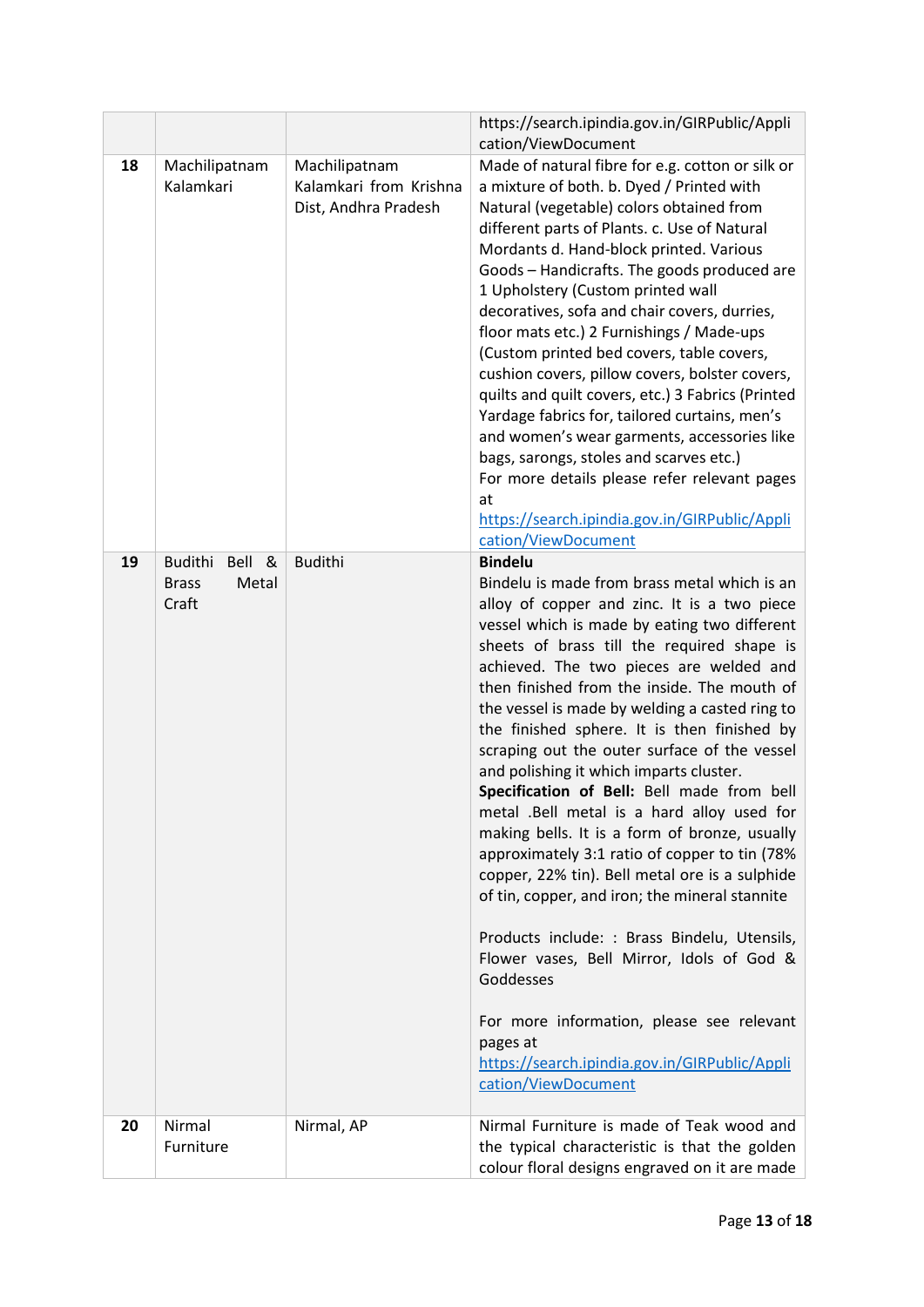|    |                     |        | from gold powder. Infact all furniture carry<br>design<br>the<br>floral<br>their<br>as<br>unique<br>characteristic. That apart athse furniture also<br>depict a typical nawabi style of artisanship.<br>These are furniture made of Teak Wood with<br>floral designs painted in Golden colour using<br>gold powder. Some of the various types of<br>Nirmal Furniture are Beds, Dewans, Sofa sets,<br>Dinining Tables, Teapoys apart from all<br>routine type of furniture.<br>For more information, please see relevant<br>pages at<br>https://search.ipindia.gov.in/GIRPublic/Appli<br>cation/ViewDocument                                                                                                                                                    |
|----|---------------------|--------|----------------------------------------------------------------------------------------------------------------------------------------------------------------------------------------------------------------------------------------------------------------------------------------------------------------------------------------------------------------------------------------------------------------------------------------------------------------------------------------------------------------------------------------------------------------------------------------------------------------------------------------------------------------------------------------------------------------------------------------------------------------|
| 21 | Nirmal<br>Paintings | Nirmal | Nirmal paintings are very unique because the<br>medium used for painting is wood. That<br>apart, most Nirmal Paintings are not free<br>hand painting where the theme is drawn by a<br>paint brush. The typical characteristic of a<br>Nirmal Painting is that a sketch of the art is<br>traced and then filling of colours is done to<br>make the painting. Also the appearance looks<br>very beautiful and the finish is very smooth.<br>Nirmal Paintings are special paintings that<br>are made on wood as the medium instead of<br>canvas and/ or paper, with the use of<br>nitrocellulose colors and special gold powder.<br>For more information, please see relevant<br>pages at<br>https://search.ipindia.gov.in/GIRPublic/Appli<br>cation/ViewDocument |
| 22 | Leather<br>Puppetry | AP     | theme<br>Interestingly,<br>the<br>Ramayana<br>predominates in the designs with huge<br>puppets of Hanuman, Ravana with ten heads,<br>Vinayaka seated regally, all being depicted in<br>vivid colours. Even on the lampshades,<br>deities hold sway along with animals and<br>floral designs. For drawing the contours, an<br>outlining hand brush is used and thereafter<br>the colours are filled in with vegetables dyes<br>- brilliant reds, greens, whites, yellows,<br>browns and orange ruling the roost. The<br>lampshade is made to look more attractive<br>by chiseling small holes in a decorative<br>pattern on it. The perforation executed on                                                                                                     |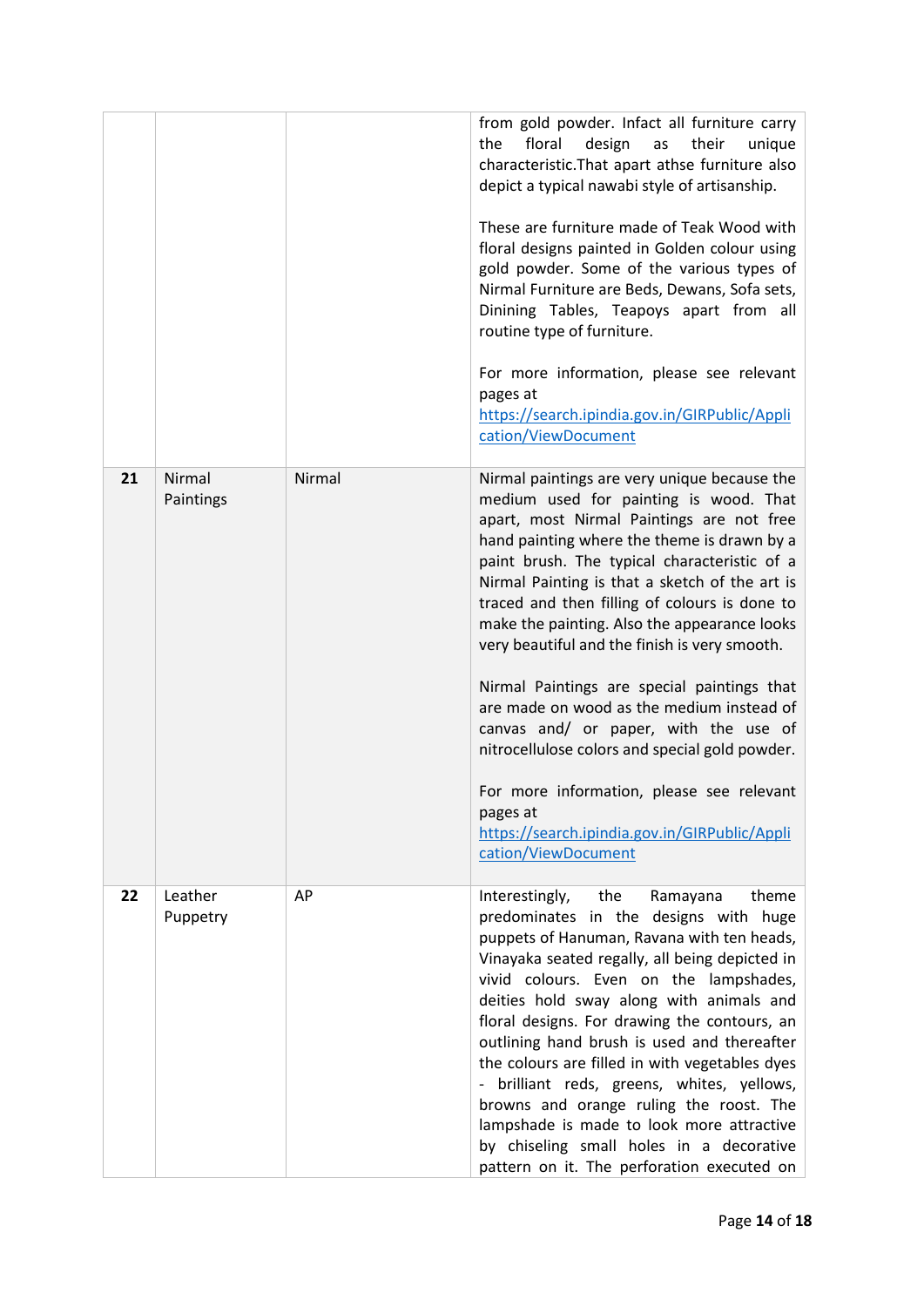|    |                      |          | the coloured leather gives an appearance of<br>rich ornamentation against the background<br>of light. The use of light to depict and narrate<br>epics on screen and puppets modelled<br>representing mythological characters created<br>artistically out of leather have contributed to<br>the uniqueness of these lampshades. The<br>creators of these puppets have discovered<br>lampshades on leather to be the best<br>medium to not only keep their traditions and<br>art alive but also serve as a source of<br>livelihood. Though the medium of expression<br>has changed, the form continues to be the<br>same. The beautiful and colourful spectrum<br>of lampshades depicting episodes from<br>folklore, Ramayana, Mahabharata, Krishna<br>leela and a host of other characters continue<br>to a narrative form. The most important<br>characteristic of these leather puppets is that<br>the 'Punching Work' that is done. The more<br>the intricate work on the leather the more is<br>the demand for the product<br>Products include-Goods made of leather,<br>Wall<br>Hanging (Non<br>Textile),<br>Games,<br><b>Playthings and Toys</b><br>For more information, please see relevant<br>pages at<br>https://ipindia.gov.in/writereaddata/Portal/I<br>mages/pdf/Supplementary Journal 2.pdf |
|----|----------------------|----------|----------------------------------------------------------------------------------------------------------------------------------------------------------------------------------------------------------------------------------------------------------------------------------------------------------------------------------------------------------------------------------------------------------------------------------------------------------------------------------------------------------------------------------------------------------------------------------------------------------------------------------------------------------------------------------------------------------------------------------------------------------------------------------------------------------------------------------------------------------------------------------------------------------------------------------------------------------------------------------------------------------------------------------------------------------------------------------------------------------------------------------------------------------------------------------------------------------------------------------------------------------------------------------------------------------|
| 23 | Cheriyal<br>Painting | Cheriyal | In Cheriyal Painting only Scrolls are painted.<br>These scrolls are of Cotton Khadi cloth only.<br>This is because Cotton Khadi cloth absorbs<br>starch becomes stiff and forms a good base<br>suitable for painting. The size of the scroll<br>painted may be small, medium of large. A<br>small size painting is one measuring 6" * 6".<br>A medium size painting is of size 1" X 3" or 2"<br>X 3" upto 4" X 6". Similarly a large size<br>painting is one which measures above 4" X 6"<br>and goes upto 6 feet in length (eg. 4' X 60' in<br>length).<br>The small and medium scrolls can be framed<br>while the very larger scrolls cannot. Scroll<br>paining is thus a very unique characteristic of<br>Cheriyal Painting.                                                                                                                                                                                                                                                                                                                                                                                                                                                                                                                                                                          |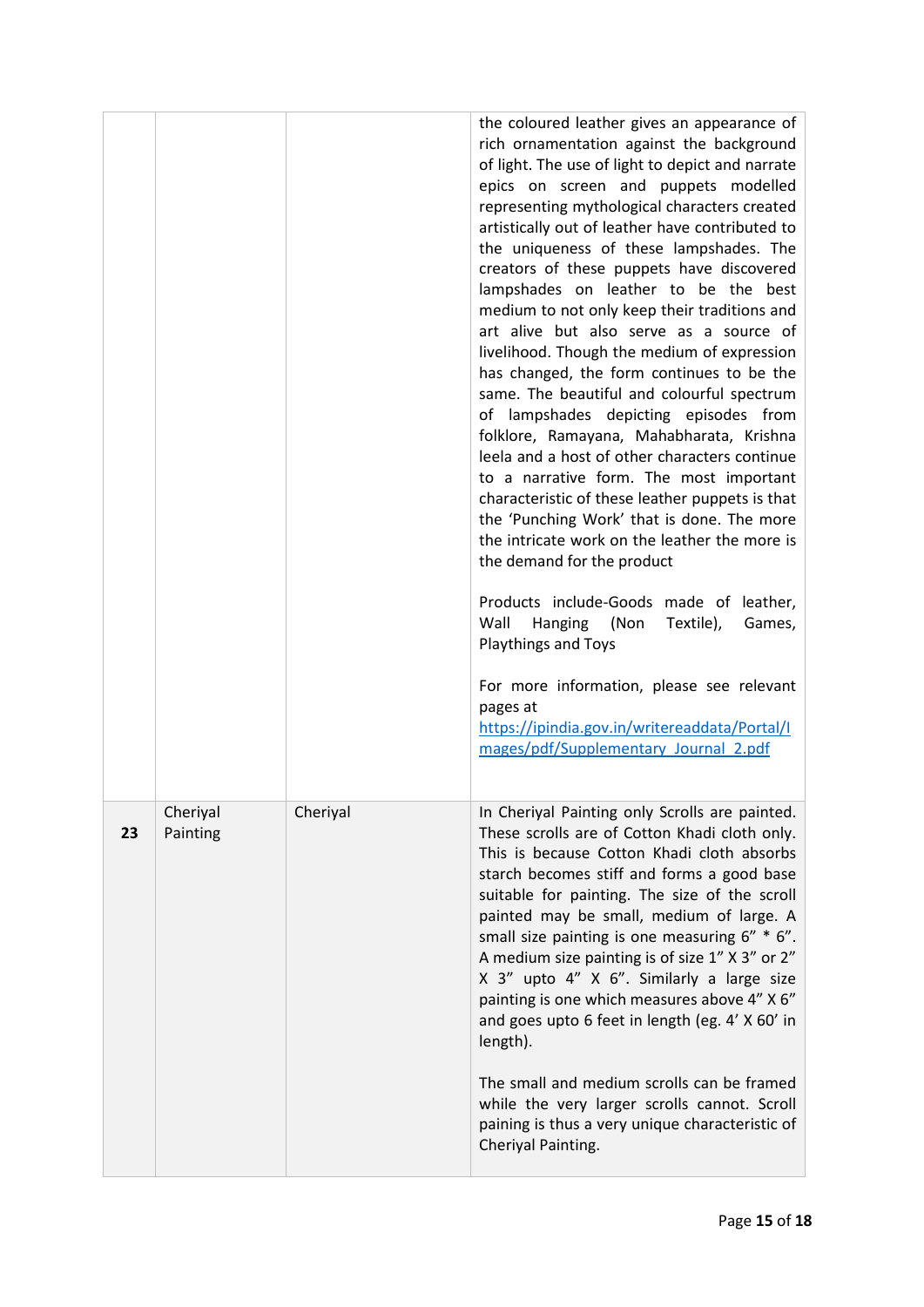|    |                                 |               | The background colour is only red. Though in<br>very rare cases green or white or shades of<br>red or green or white may be used as<br>background<br>colours. The predominant<br>colours used in the paintings are golden<br>yellow, lemon yellow, pink, blue, green,<br>brown, white, orange and black and various<br>shades of these as per the design conception.<br>The colours used are water colours.<br>The painting is purely thematic. Themes are<br>of the following three categories only:<br>1. Epic Themes from the epics such as<br>Ramayana, Mahabharata, Sri<br>Krishna<br>Bagawatam,<br>Shivapuranam,<br>Markendeyapuraman etc.,<br>2. Village Themes portraying the life of the<br>people, their life style and their sociocultural<br>background in those days. The popular ones<br>are those depicting the village potter, cloth<br>washer, filed workers, agricultural lands,<br>forests- wood cutting and bringing home of<br>wood, fishing - boats, rivers, ponds, fish,<br>market scenes, sheep/cattle grazing, cow<br>milking, milk maid etc., and<br>3. Festival themes depicting the traditional<br>festivals such as Sankranti, Bathukama<br>(Dasara Festival), and Bonalu (Pothuraju).<br>Products include: Paintings of art in the form<br>of Scrolls, framed and unframed art works<br>which may be mounted on frames.<br>For more information, please see relevant<br>pages at<br>https://ipindia.gov.in/writereaddata/Portal/I<br>mages/pdf/Journal 35.pdf |
|----|---------------------------------|---------------|---------------------------------------------------------------------------------------------------------------------------------------------------------------------------------------------------------------------------------------------------------------------------------------------------------------------------------------------------------------------------------------------------------------------------------------------------------------------------------------------------------------------------------------------------------------------------------------------------------------------------------------------------------------------------------------------------------------------------------------------------------------------------------------------------------------------------------------------------------------------------------------------------------------------------------------------------------------------------------------------------------------------------------------------------------------------------------------------------------------------------------------------------------------------------------------------------------------------------------------------------------------------------------------------------------------------------------------------------------------------------------------------------------------------------------------------------------------------------------------------|
| 24 | Pembarthi<br><b>Metal Craft</b> | Pembarthi, TG | The metal craft work is made of pure brass.<br>For certain pure decorative items silver<br>coating is given upon the brass ware. Further,<br>for purely ornamental purpose, in certain<br>brass ware such as the 'Gungalum' copper<br>sheets are to a limited extent attached to the<br>brass ware. For certain metal craft works<br>'Mahara<br>Thoranams'<br>Temple<br>such<br>as<br>Kalasam, Temple Kridams, Temple Pooja<br>Items and other purely Temple Utility Items,<br>Silver is used instead of brass. The range of<br>goods produced vary from all type of<br>intricate brass ware, temple pooja and utility                                                                                                                                                                                                                                                                                                                                                                                                                                                                                                                                                                                                                                                                                                                                                                                                                                                                      |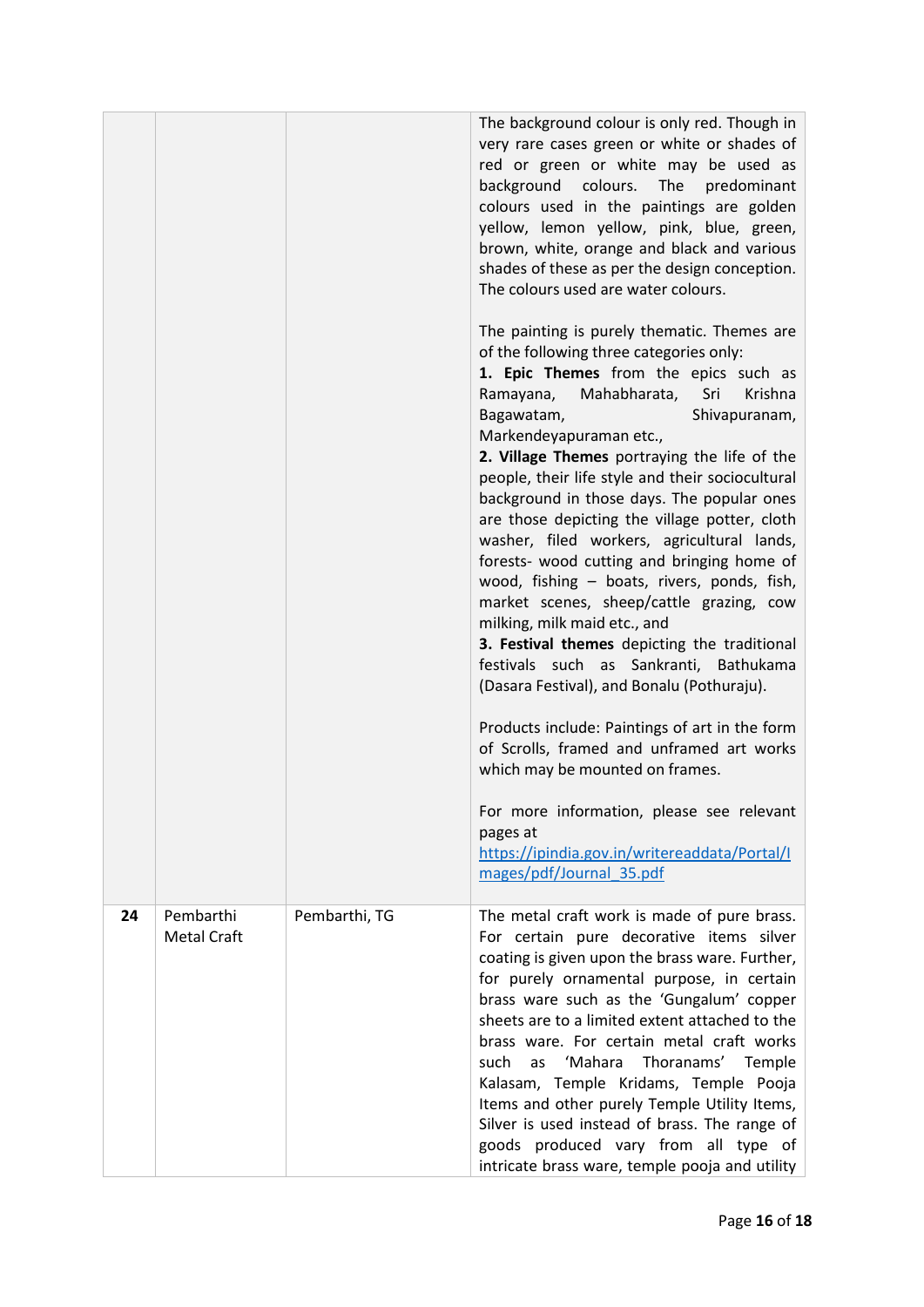|    |                                |           | temple<br>items,<br>utsavas,<br>vigaras<br>etc.,<br>household items & containers, decorative<br>items, wall hangings and panels and a wide<br>range of goods<br>Products include: All type of Brass ware,<br>including intricate and masterly crafted idols,<br>icons, temple vaganas, Utsava Vigrahas,<br>decorative<br>such<br>items<br>as<br>pandans,<br>nagardans, itar pots, shangaridans, khandani<br>chairs,<br>pan-boxes,<br>illustrative<br>panels<br>depicting scenes from the Ramayana and<br>Mahabharata, Gitopadesha, Dashavatara<br>scenes, Navagraha & Ashtalakshmi Panels,<br>hangings, flower pots, lamp shades, table<br>lamps, temple decorative ornamental articles<br>and other decorative items all made of brass,<br>being goods of metals<br>Products also include: Household items and<br>containers, particularly flower vases & pots,<br>table lamps and in particular the hamsa and<br>mayor table lamps, lamp shades, panels<br>depicting scenes from the Ramayana and<br>Mahabharata<br>Gitopadesha, Dashavatara<br>scenes, Navagraha & Ashtalakshmi Panels,<br>wall hangings, and other decorative items<br>made of brass, all types of kitchen utensils<br>and items.<br>For more information, please see the<br>relevant pages at |
|----|--------------------------------|-----------|--------------------------------------------------------------------------------------------------------------------------------------------------------------------------------------------------------------------------------------------------------------------------------------------------------------------------------------------------------------------------------------------------------------------------------------------------------------------------------------------------------------------------------------------------------------------------------------------------------------------------------------------------------------------------------------------------------------------------------------------------------------------------------------------------------------------------------------------------------------------------------------------------------------------------------------------------------------------------------------------------------------------------------------------------------------------------------------------------------------------------------------------------------------------------------------------------------------------------------------------------------------------|
|    |                                |           | https://search.ipindia.gov.in/GIRPublic/Appli<br>cation/ViewDocument                                                                                                                                                                                                                                                                                                                                                                                                                                                                                                                                                                                                                                                                                                                                                                                                                                                                                                                                                                                                                                                                                                                                                                                               |
| 25 | Udayagiri<br>Wooden<br>Cutlery | Udayagiri | Udayagiri Cutlery is made of wood which are<br>locally available in the forest in & around<br>Udayagiri i.e., Nardi, Devadari, Bikki Chakka,<br>Kaldi Chakka and Palabarki. The artisans are<br>skilled in this particular craft and this art is<br>traditionally and hereditarily transferred<br>from their fore fathers. • These cutleries<br>which are made in Udayagiri have been<br>mainly influenced by Persian motifs. • The<br>main product range includes wooden cutlery,<br>spoons, forks, salad bowls etc.<br>Products include: Cutlery (Handcrafted)<br>For more information, please see relevant<br>pages at                                                                                                                                                                                                                                                                                                                                                                                                                                                                                                                                                                                                                                          |